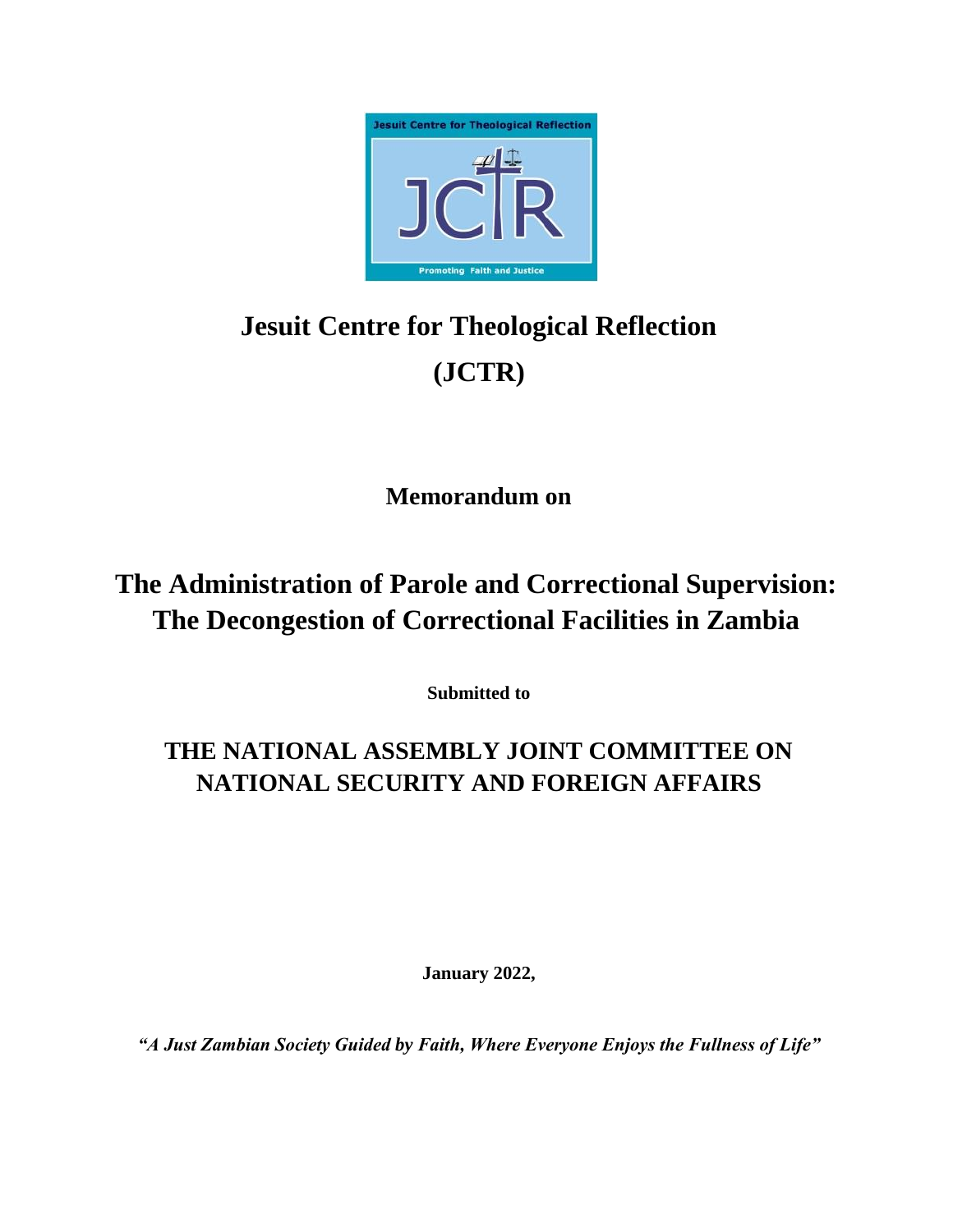## Table of Contents

| 1.                                                                                          |       |                                                                                        |
|---------------------------------------------------------------------------------------------|-------|----------------------------------------------------------------------------------------|
| 2.                                                                                          |       |                                                                                        |
| The Legal Framework Governing the Administration of Parole and Correctional<br>3.           |       |                                                                                        |
| 4.                                                                                          |       |                                                                                        |
| 5.                                                                                          |       |                                                                                        |
| 5.1                                                                                         |       |                                                                                        |
| 5.2                                                                                         |       |                                                                                        |
| The Role of Civil Society Organisations and Non-State Actors in the Re-Integration of<br>6. |       |                                                                                        |
| 7.                                                                                          |       |                                                                                        |
| 7.1                                                                                         |       | Stress Placed on Parole System and Correctional Supervision due to Overcrowding of     |
| 7.2                                                                                         |       | The Absence of a Holistic Approach to Imprisonment, Parole and Correctional            |
| 7.3                                                                                         |       |                                                                                        |
| Recommendations for the Enhancement of Parole and Correctional Supervision  23<br>8.        |       |                                                                                        |
| 8.1                                                                                         |       | Responding to The Challenges Identified Concerning the Efficiency of Parole  23        |
|                                                                                             | 8.1.1 |                                                                                        |
|                                                                                             | 8.1.2 |                                                                                        |
|                                                                                             | 8.1.3 | The Low Number of Applications for Parole and the Low Number of Successful             |
| 8.2                                                                                         |       |                                                                                        |
| 8.3                                                                                         |       |                                                                                        |
| 8.4                                                                                         |       | Introduce a Holistic approach to Imprisonment, Parole and Correctional Supervision. 30 |
| 9.                                                                                          |       |                                                                                        |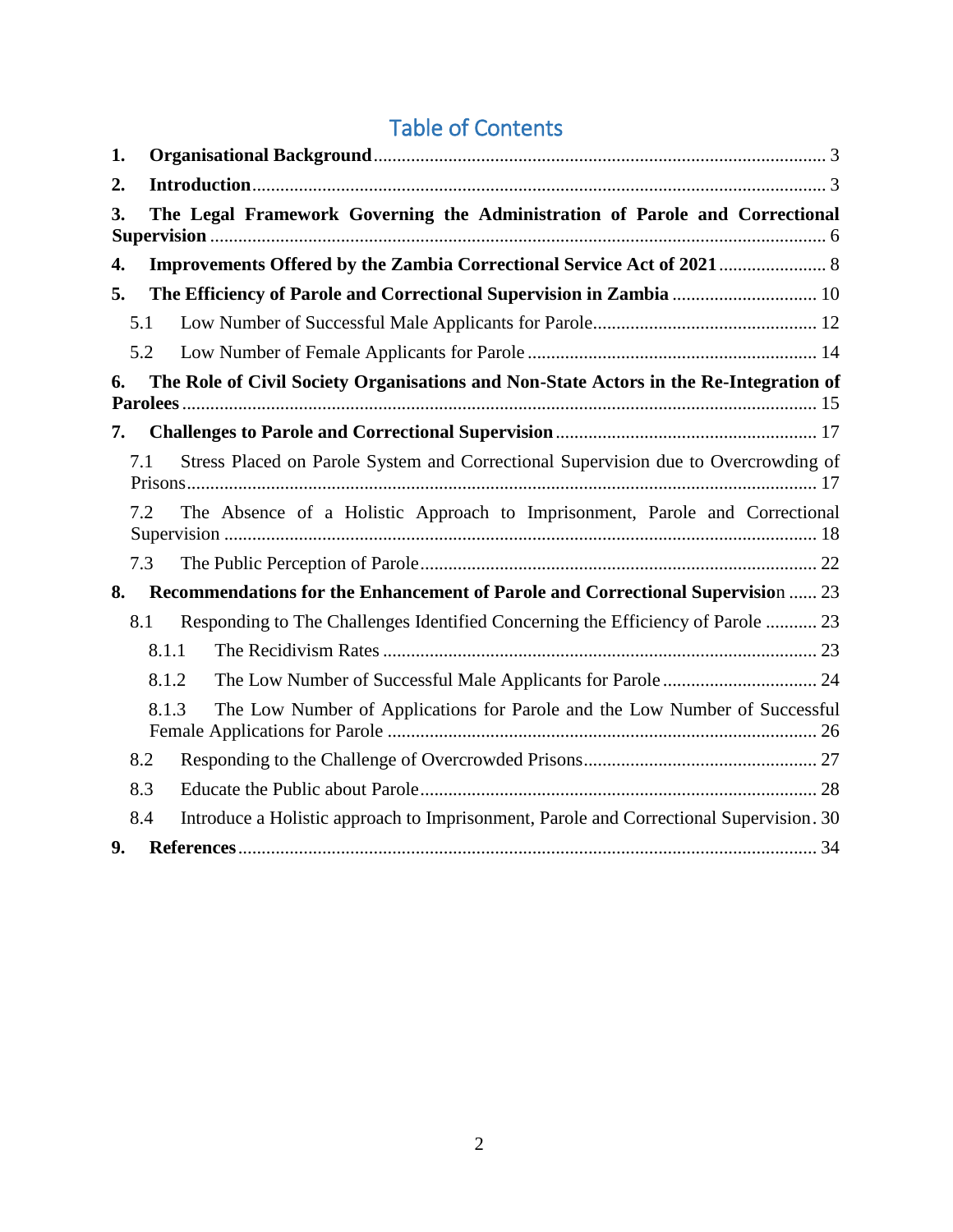### <span id="page-2-0"></span>**1. Organisational Background**

The Jesuit Centre for Theological Reflection (JCTR), a faith based organisation and a ministry of the Society of Jesus (Jesuits), was formed in 1988 to translate into action Christian principles and values in its quest to promote social justice in Zambia. It provides from a faith inspired perspective, a critical understanding of current social, political and economic issues and generates action to address them. Key to its mission is the gathering and analysing of pertinent and topical data on issues, whose results are then employed in popular education and engagement with policy makers, service providers and other duty bearers on the identified issues. Additionally, JCTR builds capacities and creates platforms for community members to participate in dialogue for legislative, policy as well as practical change.

JCTR's ethos are derived primarily from the Christian faith and its Church Social Teaching (CST), a body of social wisdom derived from the Christian scriptures, the teaching of Popes, theologians, social sciences, common human experiences, as well as from other influential church leaders. Its mission is outlined in the following statement: "From a faith inspired perspective the JCTR promotes justice for all in Zambia, especially for the poor, through research, education, advocacy and consultations". Its vision is: *"A Just Zambian Society, Guided by Faith Where Everyone Enjoys the Fullness of Life".*

#### <span id="page-2-1"></span>**2. Introduction**

 $\overline{a}$ 

Parole was introduced in Zambia in 2008, principally in order to reduce congestion in prison.<sup>1</sup> Congestion in prison has been a long-standing problem for Zambia. In 2013, the Human Rights Commission in Zambia released a report on the inspection of the prison and police cells of the Eastern, Western, Northern and Muchinga Provinces (2013 HRC Report). The 2013 HRC Report submitted findings from visits to 90 places of detention. This report found that overcrowding was a major problem for these prisons, as many of the prisons were built during the colonial era, and had capacities far below the occupancy of prisoners they were being asked to support in 2013.

<sup>1</sup> Tifwepo Nkunika, "*A Critical Analysis of Parole in the Criminal Justice System of Zambia"* (LLB dissertation, University of Zambia, 2015) 35.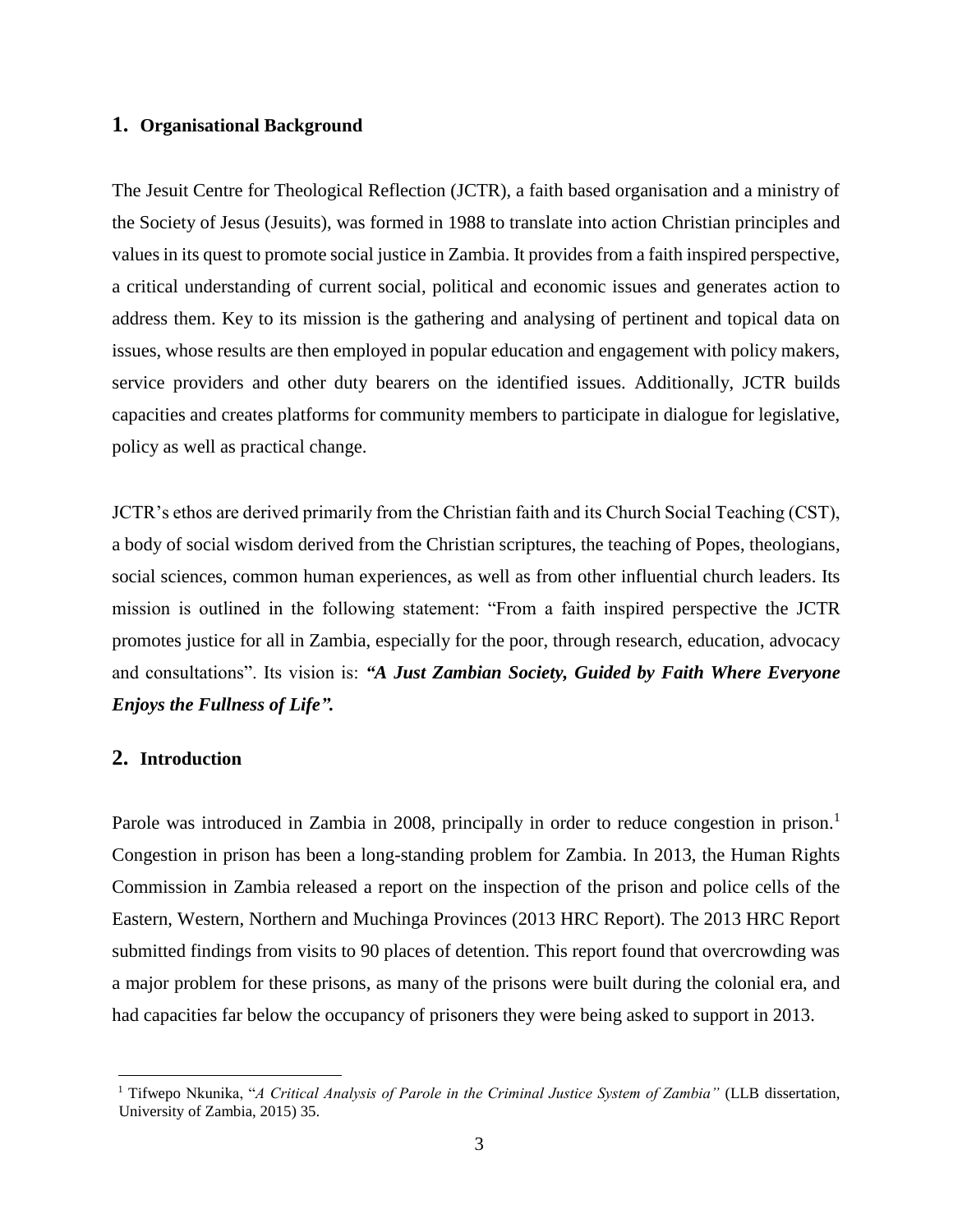A similar finding was reported at a Symposium held in 2017 in Lusaka on the legal and administrative reforms to address congestion in correctional facilities (the Symposium). The Symposium reported that between 2012 and 2016, the Zambia Correctional Service was servicing a rapidly increasing prison population. It noted that as of 2016, the prison was over-populated by almost 250% (the average prison population was 21 000, whereas the prison capacity was around 8500). This overpopulation of the prison infrastructure has resulted in an overstretching of the resources allocated to the Zambia Correctional Service (ZCS).

Given the prevailing overcrowding of Zambian prisons, it makes sense that parole should be lauded as being a way to deal with this crisis. Parole, or the early conditional release of a prisoner to serve the rest of their sentence under supervision in the community, would mean that prisoners would serve less of their sentence in prison.

Parole also makes sense in the light of the new mandate of the Zambia Correctional Service. At the Symposium, the Commissioner General of Correctional Service gave a presentation in which he outlined the evolution of the Zambia Correctional Service. The Service was initially focussed on retribution directed at inmates for crimes committed, but in the amendments of the Prisons Act in 2000 and 2004, the Service changed its focus rather to rehabilitation of prisoners. This focus on rehabilitation was reflected in the change of name of the Service from the Zambia Prison Service to the Zambia Correctional Service.<sup>2</sup> With less attention being paid to retribution directed at inmates and more attention being paid to the rehabilitation of prisoners, the Correctional Service is being asked to be more creative when it comes to how to deal with the serving of prison sentences. If rehabilitation can be better served by helping prisoners reintegrate in the community after their time in prison, then parole could play an important part of that rehabilitation.

The new mandate of the Correctional Service is in line with key principles found in the United Nations Standard Minimum Rules for the Treatment of Prisoners (the Nelson Mandela Rules).

<sup>2</sup> Commissioner General Percy K. Chato, "The New Mandate of the Zambia Correctional Service," presentation at the Symposium on Legal and Administrative Reforms to address Congestion in Correctional Facilities, Lusaka, Zambia, 13-14 September 2017.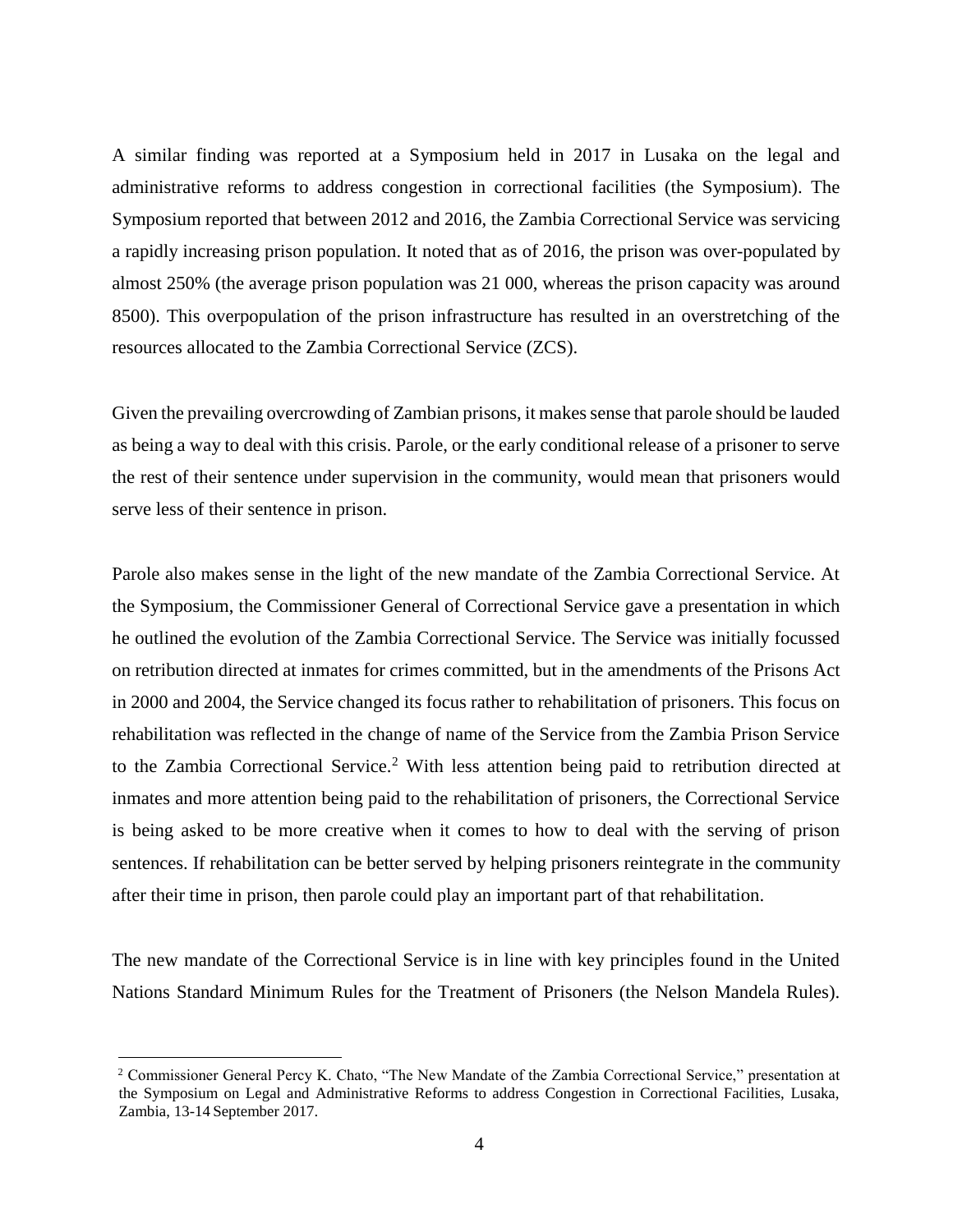These rules emphasise that imprisonment should ensure that prisoners are reintegrated into society upon release so that "they can lead a law-abiding and self-supporting life."<sup>3</sup> Furthermore, the rules state that it is desirable for prisoners to be helped to gradually return to life in society, specifically mentioning the possibility of a 'pre-release regime' under supervision.<sup>4</sup> Therefore these rules specifically advocate for parole, which plays a part in the rehabilitation and reintegration of prisoners.

Furthermore, the new mandate of the Correctional Service echoes certain key principles which JCTR values. Pope Francis, in recent remarks issued in January 2022 concerning prison inmates, outlined what these principles are. He said that, while it is right that a person should have to pay for a mistake that they have made, it is also important that they are given an opportunity to redeem themselves following a mistake. He stressed that there "can't be sentences without windows of hope."<sup>5</sup> The Pope's words express something important that the Christian faith would support, namely, that the payment for a crime is important, but never at the expense of redemption. If parole can form an important part of the rehabilitation of a prisoner, and opportunities for rehabilitation can offer 'windows of hope' to prisoners, then ways must be found to make parole more effective and efficient.

The Committee on National Security and Foreign Affairs is investigating the decongestion of correctional facilities in Zambia, and has approached JCTR with questions pertaining to the administration of parole and correctional supervision. In answer to these questions, JCTR in the subsequent sections of this memorandum will deal with the following subjects: the legal framework governing the administration of parole and correctional supervision, the efficiency of parole and correctional supervision in Zambia, the role of civil society and non-state actors in the re-integration of parolees, the challenges to parole and correctional supervision, and how the administration of parole and correctional supervision can be enhanced in Zambia.

<sup>3</sup> United Nations Office on Drugs and Crime, *The United Nations Standard Minimum Rules for the Treatment of Prisoners (The Nelson Mandela Rules)*, General Assembly Resolution 70/175 (adopted 17 December 2015), rule 4. <sup>4</sup> United Nations, *The Nelson Mandela Rules*, rule 87.

<sup>5</sup> For the remarks of Pope Francis, see [https://cruxnow.com/vatican/2022/01/pope-on-prisons-no-inmate-should](https://cruxnow.com/vatican/2022/01/pope-on-prisons-no-inmate-should-ever-be-deprived-of-hope)[ever-be-deprived-of-hope,](https://cruxnow.com/vatican/2022/01/pope-on-prisons-no-inmate-should-ever-be-deprived-of-hope) last accessed 24 January 2022.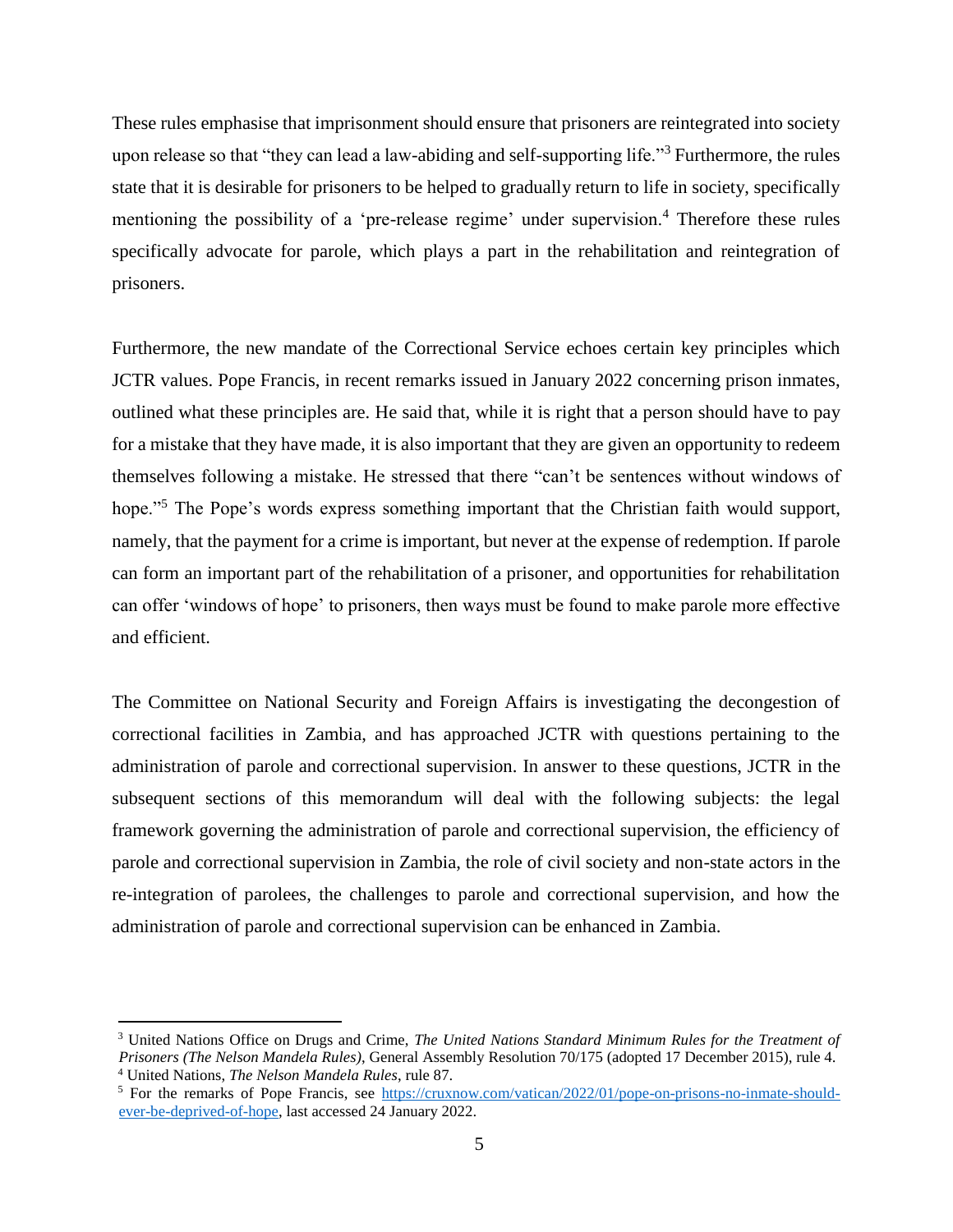### <span id="page-5-0"></span>**3. The Legal Framework Governing the Administration of Parole and Correctional Supervision**

According to **Article 8 of the Constitution of Zambia**, as amended by the Constitution of Zambia (Amendment) Act No. 2 of 2016, the national values and principles upon which Zambia is founded includes human dignity, equity, social justice, equality and non-discrimination. These values, especially that of human dignity, are protected in **Article 11 of the Constitution** dealing with fundamental rights. These fundamental rights include the right to liberty and the protection of law. $6$ 

The content of this right to liberty is outlined by Article 13 of the Constitution. In essence, this article outlines that, "no person shall be deprived of his personal liberty except as may be authorised by law in any of the following cases." The Constitution then lays out what these cases are, including, "in the execution of a sentence or order of court, whether established for Zambia or some other country, in respect of a criminal offence or which he has been convicted."<sup>7</sup> Therefore, it is lawful for a person to lose their right to liberty for a period stipulated by a court in Zambia, when they have been convicted of a crime or in any of the other instances listed in the remainder of Article 13.

Once a person has been arrested and is serving a stipulated sentence in prison, their incarceration is regulated by Zambia Correctional Services. This is a service established by Article 193 of the Zambian Constitution. The 2016 amendment changed the name of this national security service from the Zambia Prisons Service to the Zambia Correctional Services. According to **Article 193 of the Zambian Constitution**, the Zambia Correctional Service is mandated to *"manage, regulate and ensure the security of prisons and correctional centres; and perform other functions as prescribed."* 

Once the incarcerated person nears the end of their prison sentence, they may be eligible for parole. Parole is the "conditional release of a convicted offender from a penal or correctional

 $6$  Article 11(a) of the Constitution of Zambia.

 $<sup>7</sup>$  Ibid., Article 13 (a).</sup>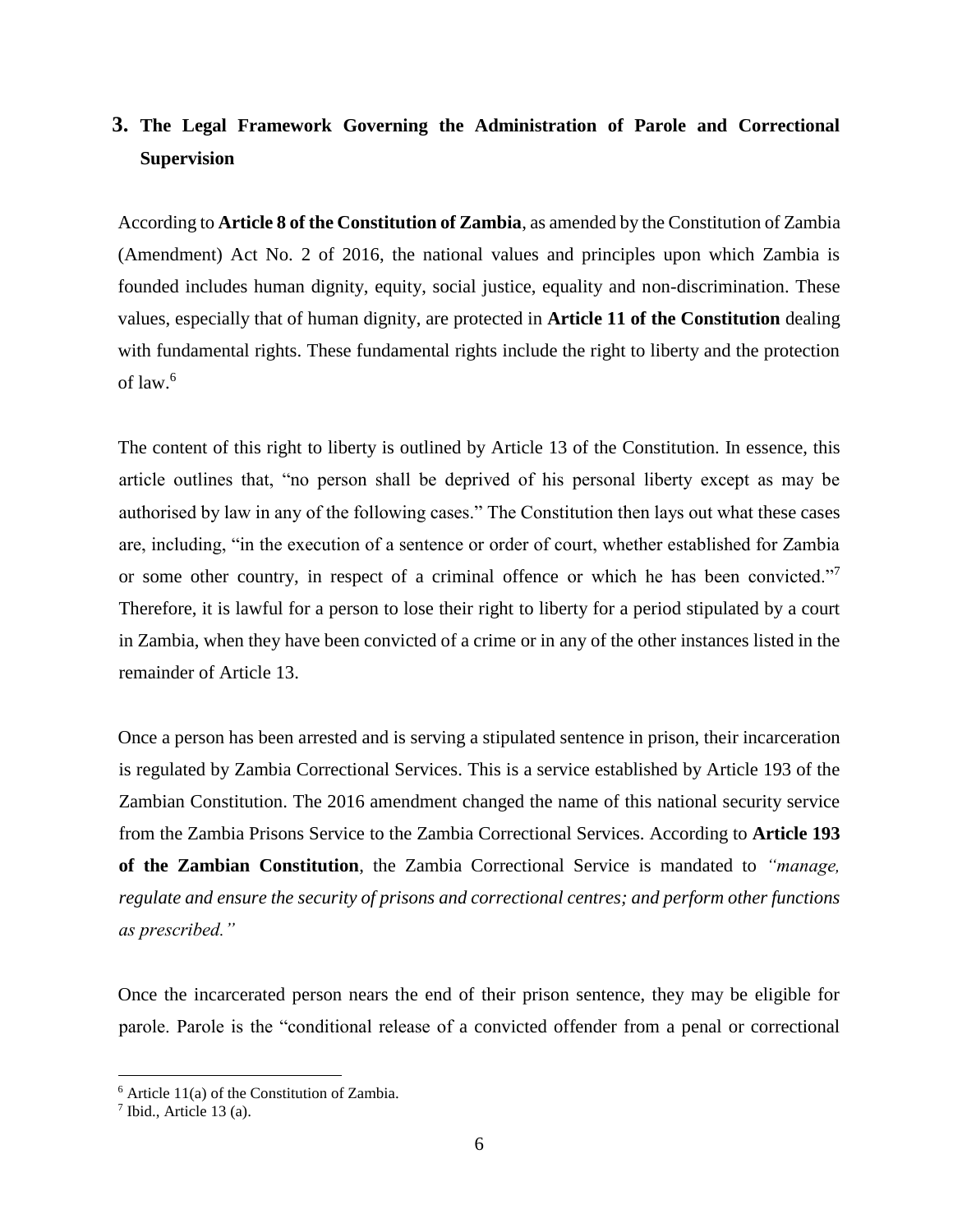institution, under the continued custody of the State, to serve the convicted offenders remainder of the sentence in the community under supervision."<sup>8</sup> The legal framework for parole and correctional supervision is found in chapter 97 of the laws of Zambia (Prisons Act), as amended by the Prisons Amendment Act no. 16 of 2004. This is before the changes which have been offered by the Zambia Correctional Services Act 37 of 2021 (CSA).

The Prisons Act makes provision for the parole of an incarcerated person.<sup>9</sup> Under this legislation, the Commissioner of Prisons (Commissioner) has the discretion to determine whether a prisoner is entitled to parole. This discretion has to be exercised once a recommendation for parole is received from the National Parole Board, which was created under the Prisons Amendment no. 16 of 2004. The Board has the responsibility of receiving applications for parole and to consider their merits. It is responsible for conducting hearings for all prospective prisoners who may be eligible for parole, and it will submit recommendations to the Commissioner either for the refusal or the granting of parole for these prisoners.<sup>10</sup> Incarcerated persons who have served at least 2 years in prison, and have 6 months left to serve for their prison sentence, are considered eligible for parole.<sup>11</sup> If parole is granted, it is granted subject to certain conditions and will continue until either the sentence of the prisoner is completed or parole is revoked.<sup>12</sup>

Once parole is granted, the prisoner on parole will be under the supervision of an extension officer appointed in terms of the Prisons Act. The conditions of such supervision may be stipulated by the National Parole Board, with the approval of the Commissioner of Prisons.<sup>13</sup> These conditions may be revised, if recommended by the National Parole Board and agreed to by the Commissioner.<sup>14</sup> Finally, parole may be suspended or revoked under certain conditions as stipulated in the Parole Rules, especially considering the case where the conditions of parole are violated.<sup>15</sup>

<sup>8</sup> Section 2, the Parole Rules, 2008.

<sup>9</sup> Article 114 of the Prisons Act, chapter 97 of the Laws of Zambia.

<sup>10</sup> Auditor General, *Report on the Rehabilitation and Reintegration of Prisoners,* July 2014, 13.

<sup>&</sup>lt;sup>11</sup> See Assistant Commissioner Ngoma-Sinkamba, "The Granting of Parole as a Means to Reduce Overcrowding in Zambian Correctional Facilities?!," presentation at the Symposium on Legal and Administrative Reforms to address Congestion in Correctional Facilities, Lusaka, Zambia, 13-14 September 2017.

<sup>&</sup>lt;sup>12</sup> Section 10 and 11, the Parole Rules, 2008.

<sup>&</sup>lt;sup>13</sup> Ibid., section 9 and 10.

<sup>&</sup>lt;sup>14</sup> Ibid., section 13.

<sup>&</sup>lt;sup>15</sup> Ibid., section  $15 - 19$ .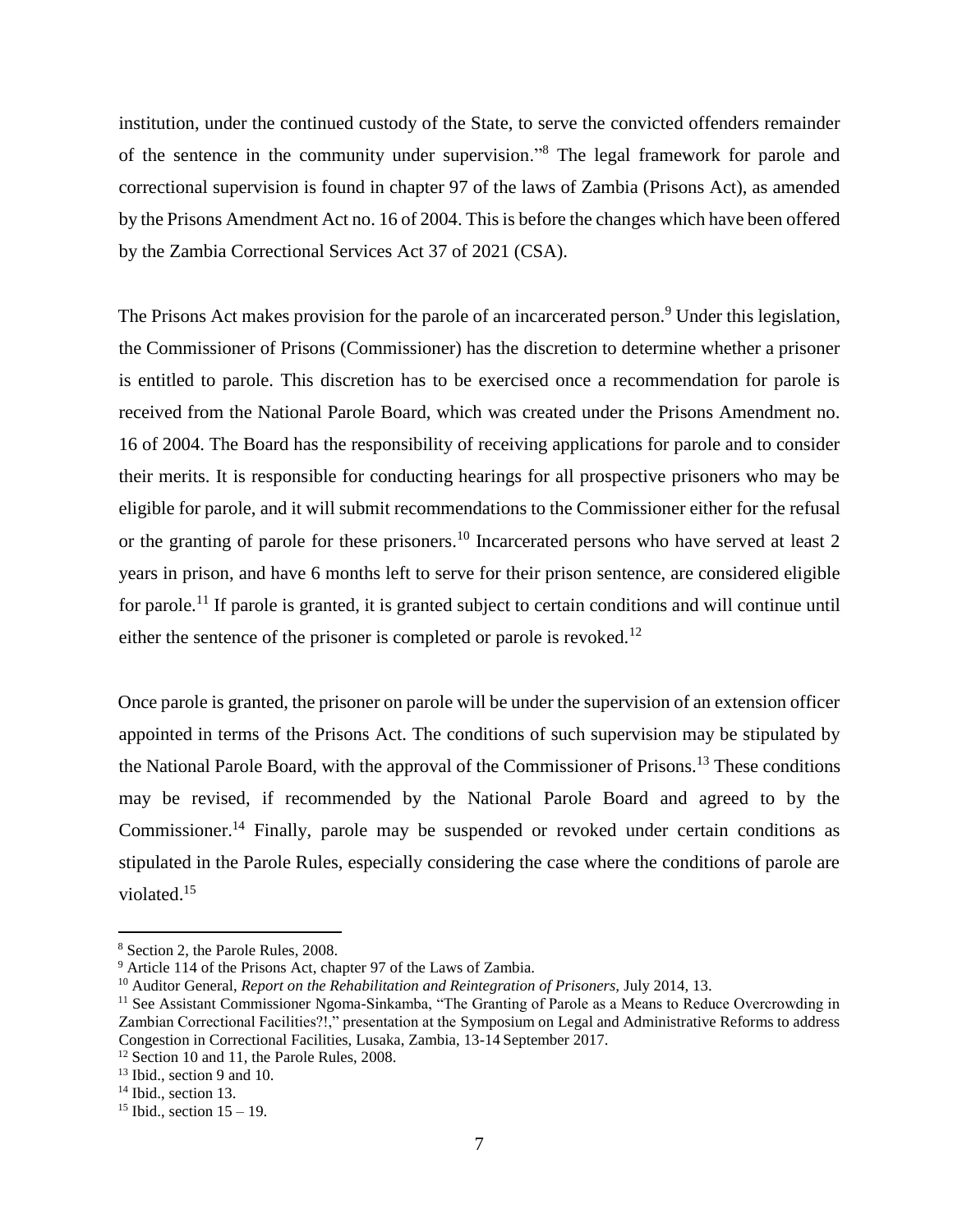#### <span id="page-7-0"></span>**4. Improvements Offered by the Zambia Correctional Service Act of 2021**

The Zambia Correctional Service Act no. 37 of 2021 was enacted by the National Assembly and assented to by the President on  $19<sup>th</sup>$  May, 2021. It came into force on the  $21<sup>st</sup>$  of January, 2022, when the Minister of Home Affairs issued Statutory Instrument no. 11 of 2022. This Act seeks to repeal the Prisons Act.<sup>16</sup>

The CSA emphasises that the purpose of imprisonment is to protect against crime, to reduce recidivism and to ensure the reintegration of the inmate into society – either through programmes in prison or at a correctional centre.<sup>17</sup> In addition, the CSA's guiding principles emphasises that the inherent dignity of the human being must be respected by the Correctional Service.<sup>18</sup> Therefore, not only does the CSA emphasise the reintegration back into society of incarcerated prisoners, but it also seeks to give expression to the founding value of human dignity found in Article 8 of the Constitution. From this perspective, section 50 of the CSA obliges the Correctional Service to provide rehabilitation programmes to inmates (including educational, work, and social programmes), which are aimed at improving the possibility of the reintegration of the inmate back into society.

The CSA also places stress on considering alternatives to custody in prison or correctional centre, including community service, as well as on the effective delivery of programmes to inmates. These programmes may include correctional, educational, vocational and volunteer programmes.<sup>19</sup> This emphasis by the CSA supports its insistence that the purpose of imprisonment or sentence is to reintegrate the prisoner back into society. It also supports section 8 of the Criminal Procedure Code Act (Chapter 88 of the Laws of Zambia), which allows a subordinate court to promote reconciliation in certain cases of criminal offence.

Concerning parole, the CSA sets out that the National Parole Board (established under the Prisons Act), will continue to exist. The CSA ensures that a wide representation is established on the

<sup>16</sup> Section 122, Zambia Correctional Services Act 37 of 2021.

<sup>&</sup>lt;sup>17</sup> Ibid., section 3.

<sup>18</sup> Ibid, section 4.

 $19$  Ibid.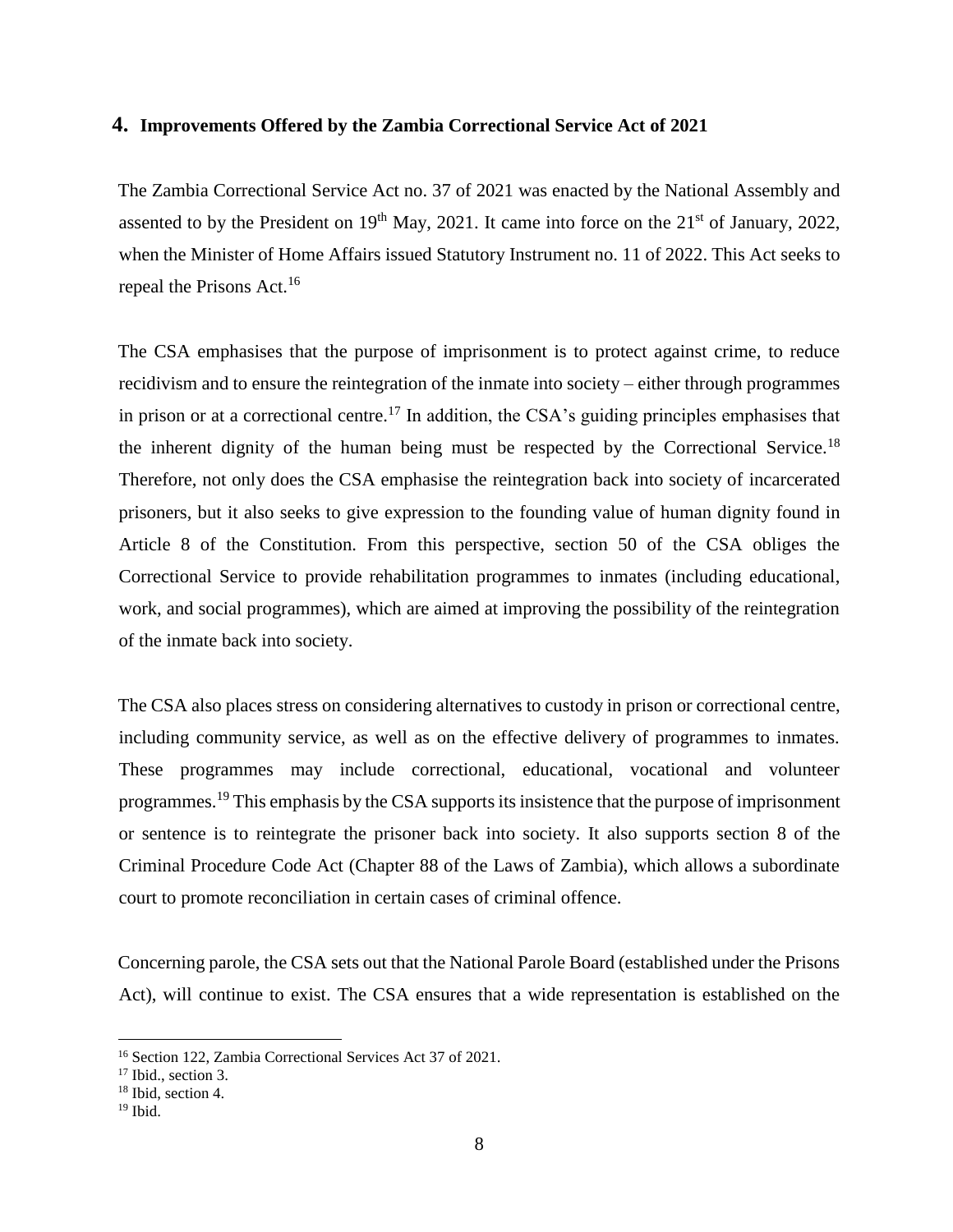Board. For instance, the CSA stipulates that the Board has to be represented by: a retired public officer as chair; a representative of the Attorney-General; a representative of a faith based organisation; representatives of ministries responsible for social welfare, health, national guidance, religious affairs, and home affairs; and a representative from a non-government organisation which is dedicated to the welfare of inmates.<sup>20</sup> The focus of these provisions in the CSA is to make sure that in the consideration of an application for parole, a holistic approach to recommending parole is followed.

Other changes offered by the CSA is that the Parole Board has its own authority to order the release of the inmate on parole. Furthermore, an inmate is eligible for parole if their sentence is more than 12 months and has served a stipulated minimum sentence. This minimum sentence is to be stipulated by the Minister of Home Affairs by a statutory instrument.<sup>21</sup> In addition, the Parole Board is to be devolved to province and district progressively, as prescribed by the Minister of Home Affairs.<sup>22</sup> This has the potential to speed up the parole process, since it is not only the Commissioner of Prisons who has the authority to grant release on parole, but a parole service which is operating in each province, with added capacity.

Once parole is granted to an inmate, the CSA provides that the Zambia Services Commission shall appointment a director responsible for post imprisonment programmes and the supervision of parolees. In addition, correctional officers who are qualified in social work will administer the supervision of parolees and their programmes.<sup>23</sup> Specifically, the CSA ensures that the director responsible for post imprisonment programmes focusses on the reintegration of inmates back into society, which role necessitates the facilitation of various restorative justice programmes and vocational programmes, as well as facilitating connection with ex-inmates and community based organisations which can assist them.<sup>24</sup>

<sup>20</sup> Ibid., section 80.

 $21$  Ibid., section 81(b).

 $22$  Ibid., section 82.

 $23$  Ibid., section 85.

<sup>&</sup>lt;sup>24</sup> Ibid., section 85.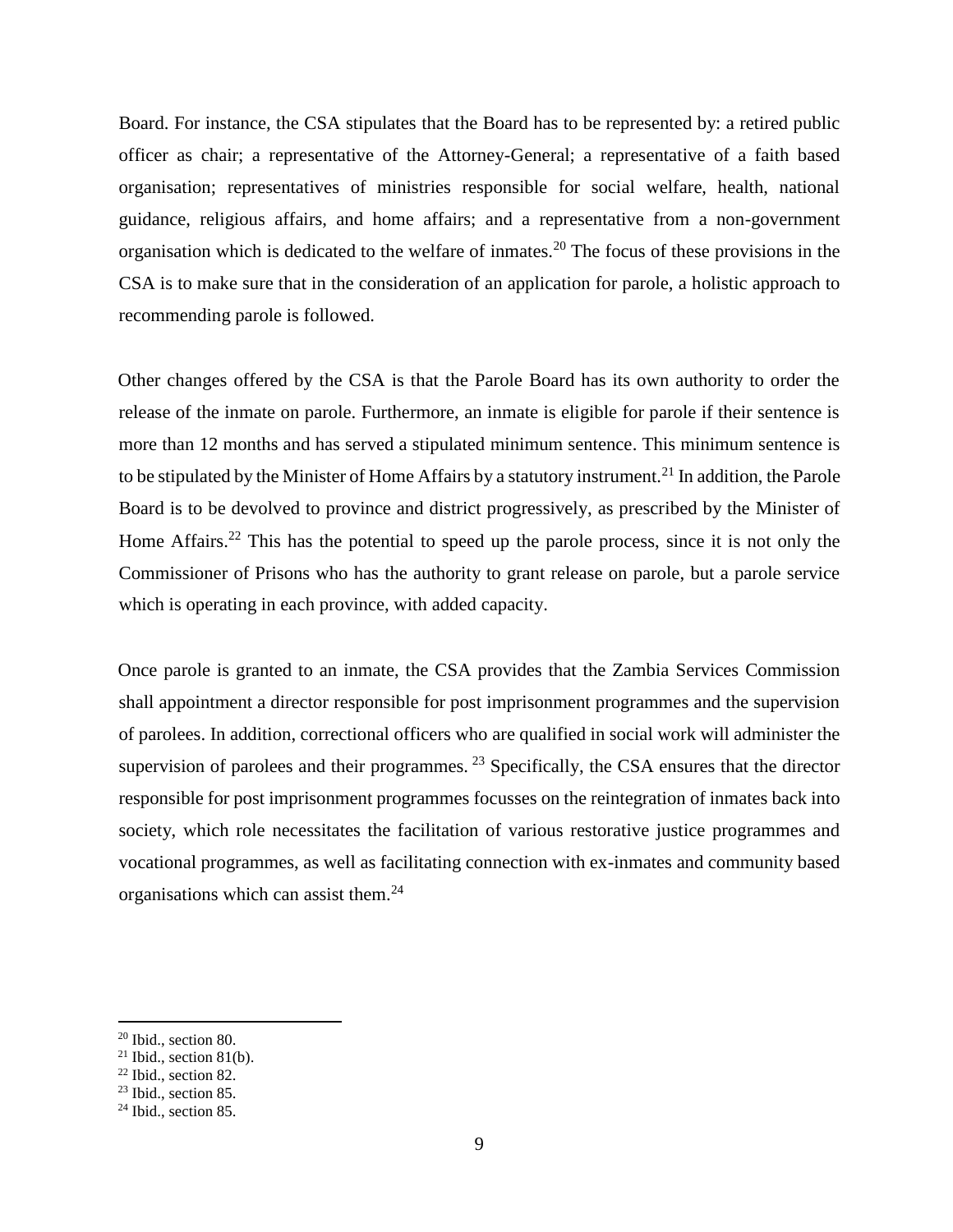#### <span id="page-9-0"></span>**5. The Efficiency of Parole and Correctional Supervision in Zambia**

Parole was introduced in Zambia in 2008, principally in order to reduce congestion in prison.<sup>25</sup> What is the efficiency of the parole system in Zambia?

Firstly, the positive benefits of the parole system will be outlined. According to general research, the chance of a prisoner re-offending is reduced if that prisoner learns a skill while in prison. This is because the skills that a prisoner has learnt will help them to reintegrate in the community, with the added ability to support themselves without turning to crime.<sup>26</sup> Furthermore, research shows that recidivism rates are low among prisoners who have been released on parole. One reason for this that has been offered is that the option for parole encourages a prisoner to take advantage of the rehabilitation offered while in prison, including skills programmes.<sup>27</sup> This is in line with research which shows that recidivism rates are high among ex-convicts if they do not receive meaningful rehabilitation skills while in prison.<sup>28</sup> The question which presents itself in the case of the parole system in Zambia is: what are the recidivism rates among prisoners on parole?

This question is difficult to answer definitively. A report released by the Auditor General on rehabilitation and reintegration of prisoners of 2014 indicates that skills and vocational training in the prisons visited was severely lacking. This trend of the lack of skills and vocational training was corroborated by the 2013 HRC report on prisons. It was further highlighted as a concern at the Symposium held in 2017 on legal and administrative reforms to address congestion in correctional facilities. This lack of skills and vocational training while in prison has to be looked at in conjunction with the Auditor General's observation in 2014 that job placements were not being carried out adequately for prisoners, as well as the inadequacy of the family tie programme for prisoners. If the general research highlighted above indicates that skills and vocational training is responsible for the low recidivism rates among prisoners released on parole, then it stands to reason that the recidivism rates among parolees in Zambia must be high. This is because skills

<sup>25</sup> Nkunika, "*A Critical Analysis*," 35.

<sup>26</sup> Ibid., 43.

 $27$  Ibid.

<sup>28</sup> The Zambia Law Development Commission, *Report on the implementation of community sentencing in Zambia,*  2012, 34. Cited in Nkunika, "*A Critical Analysis*," 43.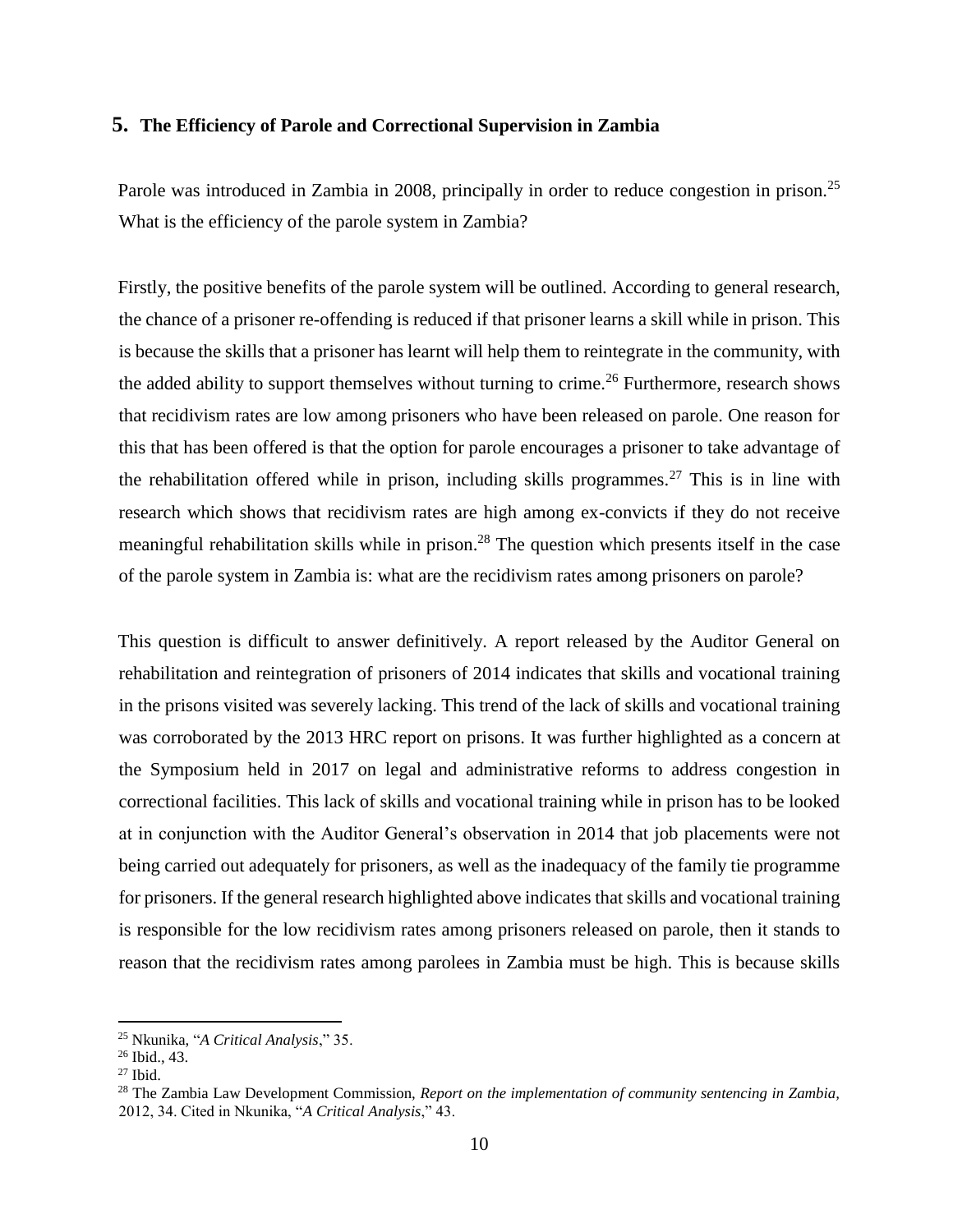and vocational training, as well as reintegration support after prison, is inadequate in Zambian prisons.

However, at the Symposium in 2017, the Assistant Commissioner for Prisons (Mrs Ngoma-Sinkamba) indicated that the compliance rate – and not the recidivism rate - of prisoners with parole conditions was high. She indicated that the National Parole Board only had to recall 5 out of 1500 parolees.<sup>29</sup> Thus, it appears that the recidivism rate of prisoners is low for parolees, at least in 2017. These figures are surprising, given the lack of skills and vocational training in prison indicated by the Auditor General's Report in 2014, as well as by the report of the Symposium itself. These figures are also noteworthy, seeing that the Auditor General's report indicated an inadequate system of monitoring of parolees in 2014. Further information regarding the monitoring of parolees is not currently readily available submission after 2014, therefore the recidivism rates among parolees in Zambia need to be accurately ascertained and scrutinised. Another question which presents itself is the following: if the information presented above regarding the low recidivism rates among parolees is accurate, how can this be accounted for? According to the information at hand, skills and vocational training, as well as job placement and family tie programmes, are not being carried out adequately in prisons. Therefore, there must be some additional factors contributing to the low recidivism rates.

Regarding the negative aspects of the parole system, there are two major problems with the parole system that can be identified. Firstly, the low number of male prisoners granted parole has to be cited. According to certain research done on the efficacy of parole in Zambia, between 2009 and 2014, only about 44% of male applicants were granted parole. This is an incredibly low success rate. The second problem is the low numbers of applicants in general, and for female prisoners in particular. In 2012, prisons in Zambia had a population of around 16 000, which went up to 21 000 in 2016.<sup>30</sup> Between 2009 and 2014, there were only 2 679 applications for parole. Out of this number, only 61 applications were from female prisoners. Therefore, even though the success

<sup>29</sup> Assistant Commissioner Ngoma-Sinkamba, "The Granting of Parole."

<sup>&</sup>lt;sup>30</sup> See Auditor General, *Report on the Rehabilitation and Reintegration of Prisoners*, 7, and the Introduction to the report on the Symposium on Legal and Administrative Reforms to address Congestion in Correctional Facilities, Lusaka, Zambia, 13-14 September 2017.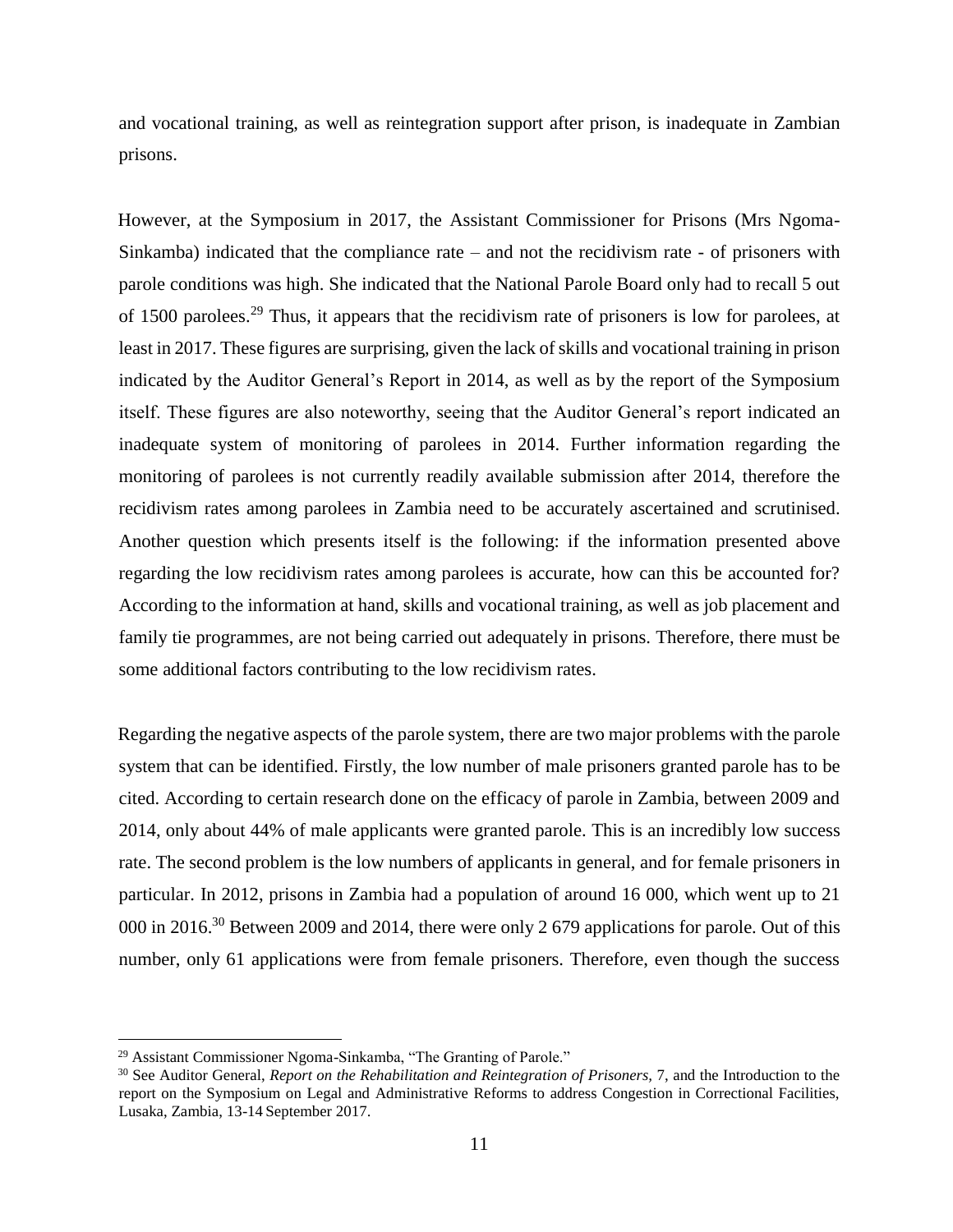rate of female applicants is higher than for male applicants, at 61%, this low number in general is a major challenge to the parole system.<sup>31</sup> These two problems will be dealt with in turn.

### <span id="page-11-0"></span>**5.1 Low Number of Successful Male Applicants for Parole**

The low number of successful male applicants for parole is concerning. A number of suggestions in research has been put forward to account for this. These suggestions include: pressure from victims or victim groups, parole eligibility, funding, and the lack of autonomy of the National Parole Board.<sup>32</sup> These will briefly be discussed below:

- Pressure from victims. This factor makes sense from the perspective that if a victim has suffered due to a crime committed, the victim feels that a prisoner should not be released early on parole, but should be held fully accountable for their actions. The National Parole Board may thus be faced with pressure from victims or victim groups.
- Parole eligibility. According to the Prisons Act, a prisoner is only eligible for parole after a period of two years of their sentence has been served and has 6 months left of that sentence. This means that after a long prison sentence has been served, the prisoner can only benefit from 6 months of parole. This may negatively impact the total number of applicants who make application for parole, since 6 months may seem negligible in the light of a long prison sentence. However, the changes to this by the CSA are to be welcomed. Under the CSA, a prisoner is eligible for parole if their sentence is 12 months or more, which widens the eligible group for parole.
- Funding. Since the National Parole Board receives its money from the Prisons Budgetary allocation, it does not have autonomous funding. This has resulted in an inadequate budget for the National Parole Board, which is indicated in the annual report of 2013 of the National Parole Board.<sup>33</sup> If this is still the case, then it means that with overcrowded

<sup>31</sup> For parole data, see Nkunika, "*A Critical Analysis*," 36.

 $32$  Ibid.,  $44 - 46$ .

<sup>33</sup> Ibid., 45.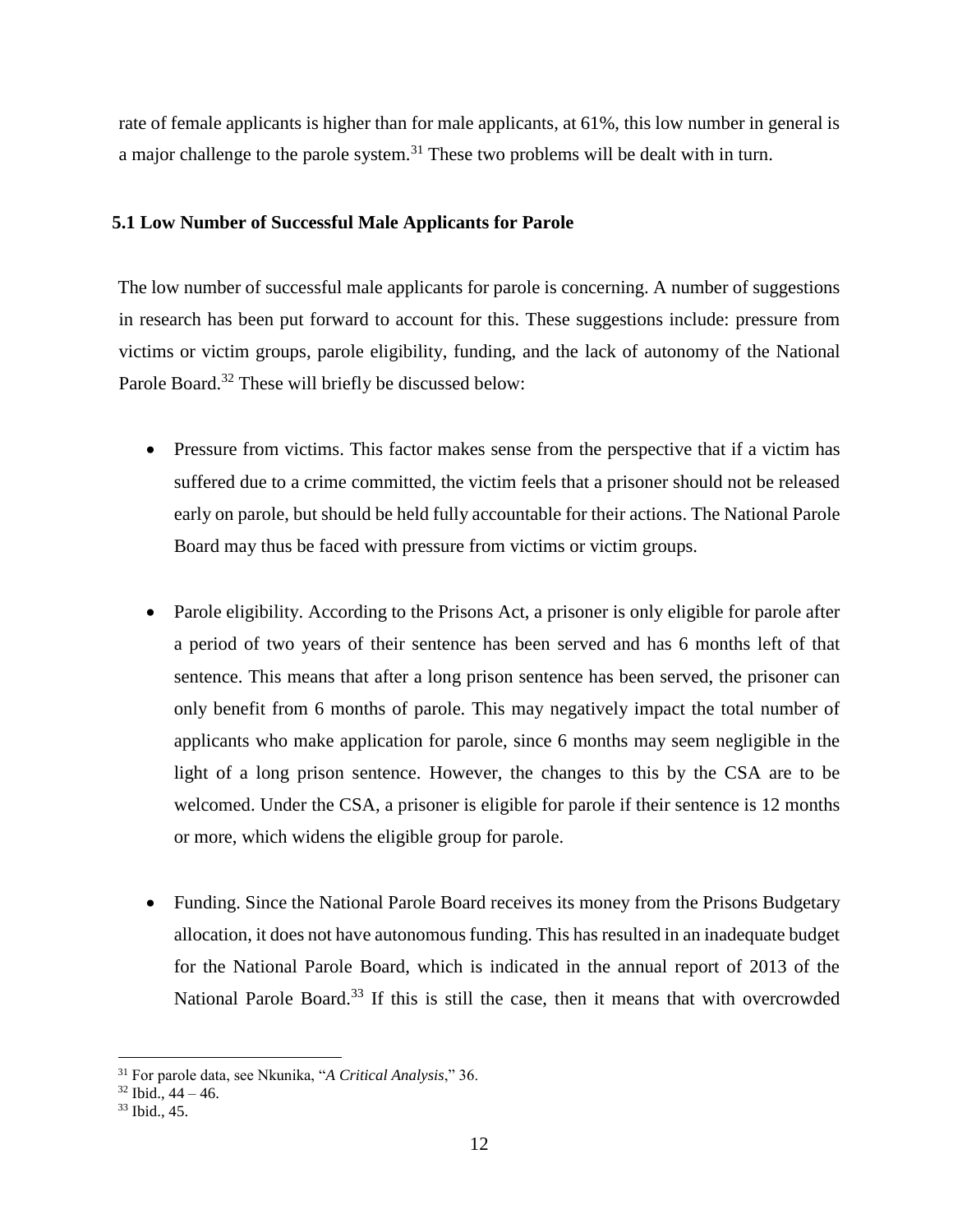prisons, the National Parole Board might not have the capacity to deal with the applications for parole in an efficient manner. It is uncertain whether the funding of the National Parole Board has changed by the CSA.

• The non-autonomous nature of the National Parole Board. As outlined above, according to the Prisons (amendment) Act 16 of 2004, the National Parole Board is established and is responsible for making recommendations to the Commissioner for the granting of parole. It is not autonomous from the Commissioner and cannot grant parole on its own merits. It is thus not independent. It also has the effect of making the parole process more inefficient. It can only go as fast as the Commissioner has time to review the recommendations of the National Parole Board. However, the CSA has offered welcome changes to this. Under section 81 of the CSA, the Parole Board has autonomy to release prisoners on parole. This is a welcome change by the CSA.

The research is corroborated by the Auditor General's report on rehabilitation and reintegration of prisoners in 2014. According to this report, about 50% of applicants were granted parole. The applicants consisted of mainly male applicants, with very few female applicants. This is consistent with the numbers cited above.

According to the Auditor General's report, there were a number of reasons for the low number of inmates granted parole. The reasons included:

- Lack of provincial offices for parole officers.
- Lack of prisoners taking advantage of rehabilitation programmes. It is unclear from the report whether this was because the programmes were on offer and the prisoners were not taking advantage of them, or whether it was because the programmes were not on offer.
- Delayed funding.
- Non-payment of allowances to National Parole Board members, resulting in their apathy.
- Lack of suitable transport to carry out parole hearings in prisons outside Lusaka, since the Parole Board operates from Lusaka.
- High Staff turnover and lack of officers for parole matters who had been trained.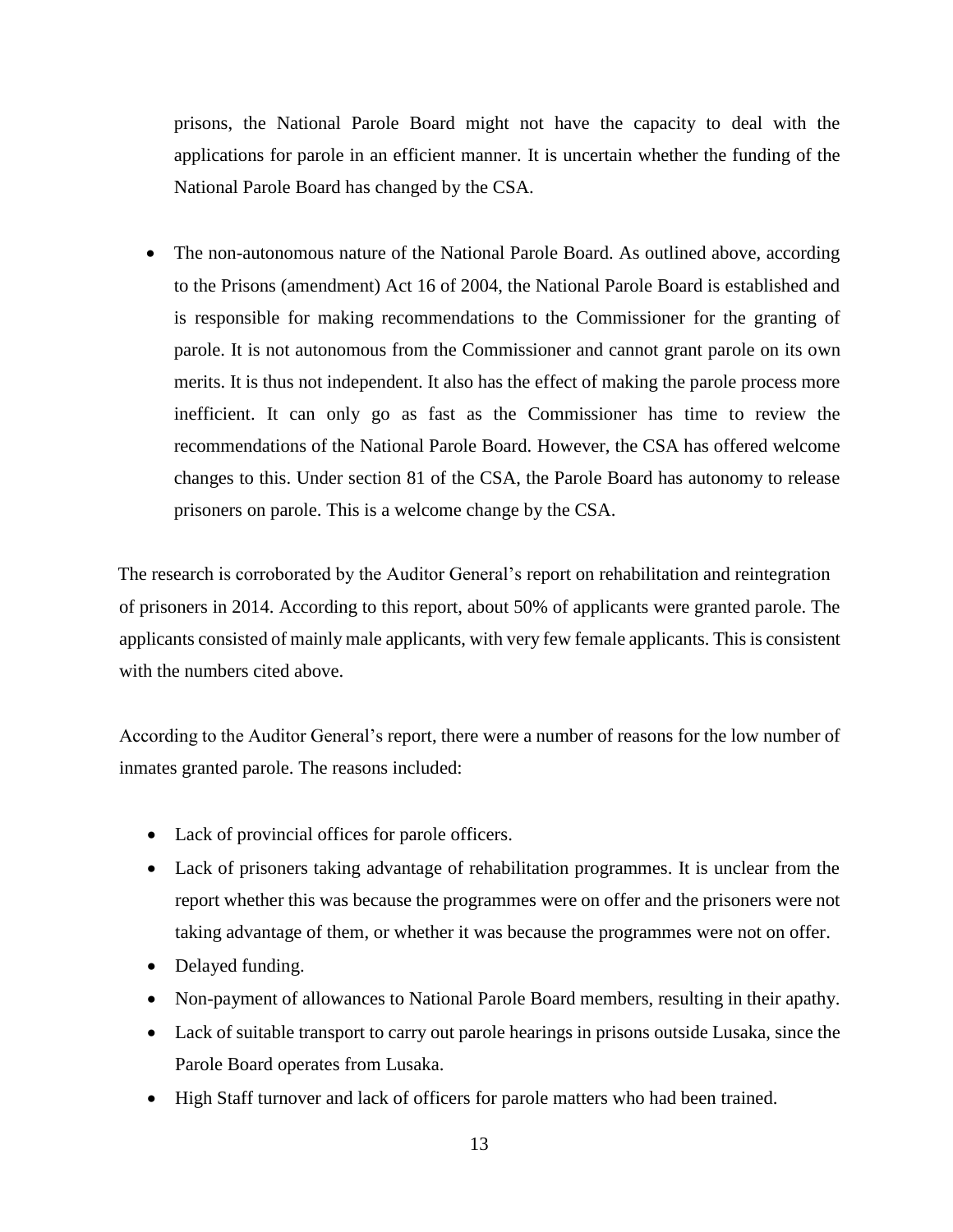• Delays in the parole process, which meant that the period of 6 months leading up to the end of the prison sentence had expired before the application had been processed.<sup>34</sup>

The low numbers of inmates granted parole means that the parole system has not been working at it should. Prisons in Zambia are still overcrowded, which means that the intended benefit of a parole system – namely to reduce the number of prisoners – has not yet been received. As can be seen, the types of obstacles to a high success rate for parole applicants are mainly either funding or logistical problems.

### <span id="page-13-0"></span>**5.2 Low Number of Female Applicants for Parole**

As noted above, there has been a low number of female applicants for parole. There are two factors influencing these low numbers according to the research, namely: many females serve sentences shorter than two years, and few females have education and training in prison.<sup>35</sup> Since a person is eligible for parole only after two years of their sentence has been served (as outlined in previous sections), this means that many females don't get the opportunity to apply for parole. Additionally, since one of the requirements of parole is that the prisoner shows that they are committed to their rehabilitation, the fact that female prisoners do not have educational opportunities in prison mean that they cannot prove this commitment.<sup>36</sup>

This is corroborated by the Auditor General's report. The report states that between 2009 and 2012, there were a total number of applications for parole of 1588. Only 800 were granted parole, representing about 50% of the number of applicants, and out of this number, only 15 successful applicants were female. According to interviews undertaken by the Auditor General with members of the Parole Board, this low number of successful female applicants was due to the fact that only 10% of prisoners in Zambia were female at the time, and that most of the female prisoners were serving sentences of less than two years – which means that they were ineligible for parole.<sup>37</sup>

<sup>&</sup>lt;sup>34</sup> Auditor General, *Report on the Rehabilitation and Reintegration of Prisoners, 24 and 35.* 

<sup>35</sup> Nkunika, "*A Critical Analysis*," 36 – 37.

<sup>36</sup> Ibid., 37.

<sup>37</sup> Auditor General, *Report on the Rehabilitation and Reintegration of Prisoners,* 23.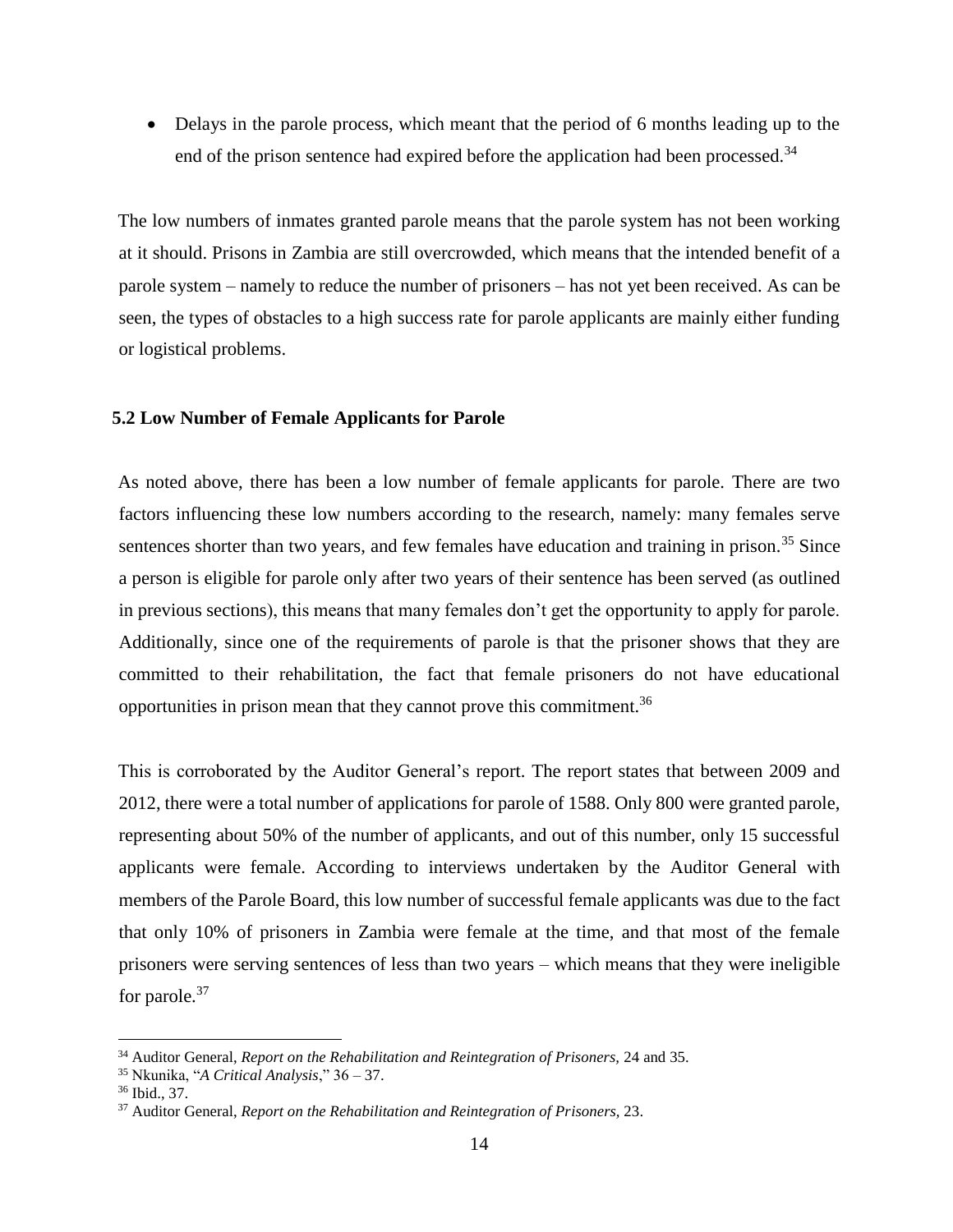### <span id="page-14-0"></span>**6. The Role of Civil Society Organisations and Non-State Actors in the Re-Integration of Parolees**

The State is the main actor in promoting and protecting human rights. One of the easiest avenues for the State to protect and promote the human rights of its citizens is through the provision of quality social services, as well as through promoting adherence to fundamental freedoms and liberties as enshrined in the Bill of Rights, like in part III of the Zambian Constitution.

However, the State may be incapable of providing certain social services. This may be due to various reasons: for example, the lack of trained and qualified personnel, limited financial resources or equipment and personnel, or insufficient infrastructures. This limitation of the State in adequately providing quality social services creates a space for non-state actors and civil society organisations to privately promote and respect human rights of citizens. Allowing non-state actors and civil society organizations to work with the State expresses well the principle of subsidiarity.

As Zambia facilitates the conversation on the re-integration of the parolees into communities, it is a moral and ethical imperative for Civil Society Organisations (CSOs) to assist the government in different dimensions so that the efficacy of the Correctional Service Act can promote the values of the common good and that of human dignity. The promotion of these values will consolidate the desired paradigm shift from mere retributive justice to holistic rehabilitation of individuals under incarceration.

Various non-state actors have a mammoth task in ensuring that the rehabilitation and reintegration of parolees in the community, which is envisaged by the Correctional Service Act, becomes a reality. The roles of these actors range from immaterial support to mater support. Below are some of the roles that civil society organizations and non-state actors can play:

 **Spiritual accompaniment:** Civil society organizations, especially Faith Based Organizations (FBOs) like churches, can spiritually and psychologically accompany the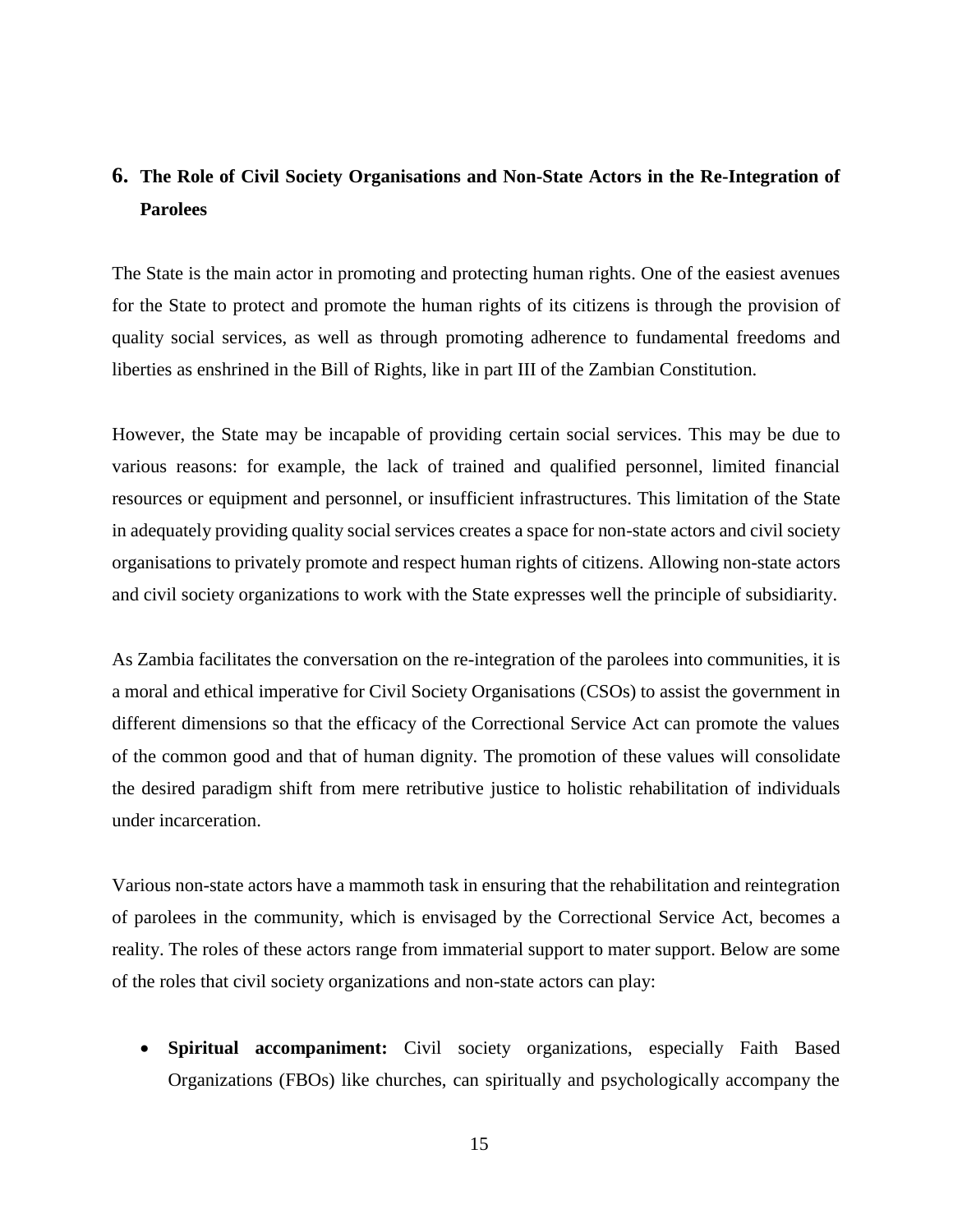parolees. Noting that most Zambia communities stigmatize parolees, this places psychological pressure on parolees. In this case, the civil society organizations can play a fundamental role of accompanying the parolees socially and spiritually.

- **Creating Platforms:** the civil organisations can play the role of creating platforms where parolees can interact and exchange experiences, ideas, recommendations, and knowledge. These platforms can aid in smoothening the re-integration into the community. Also, these platforms can be used for education with respect human rights, as well as with respect to social skills or teachings. This role can be also be played by non-state actors.
- **Capacity building:** like civil society organizations that are already assisting the incarcerated with skills development, this work can be extended to parolees. The non-state actors can play the role of capacity building of parolees in skills like carpentry, electrical, automotive, bricklaying, tailoring, catering, agriculture etc. This would help parolees to economically integrate into the communities.
- **Funding:** among the challenges the government faces is financing activities. Non-state actors can play the role of financing government activities, especially the National Parole Board. The National Parole Board may wish to implement rehabilitation programs for the parolees, but because of lack of finances and equipment, it becomes impossible to implement.
- **Community Sensitizations**: the CSOs can play the role of raising awareness among the community members on warmly integrating parolees into their communities. Evidently, there is a need for deepening awareness and the building of knowledge among community members. Non-state actors should play this role diligently.
- **Social Aid:** Non-state actors can assist with giving social aid to parolees. This can facilitate easy re-integration into the community. This social aid may come in various forms like empowerment through funds, property, or business capital.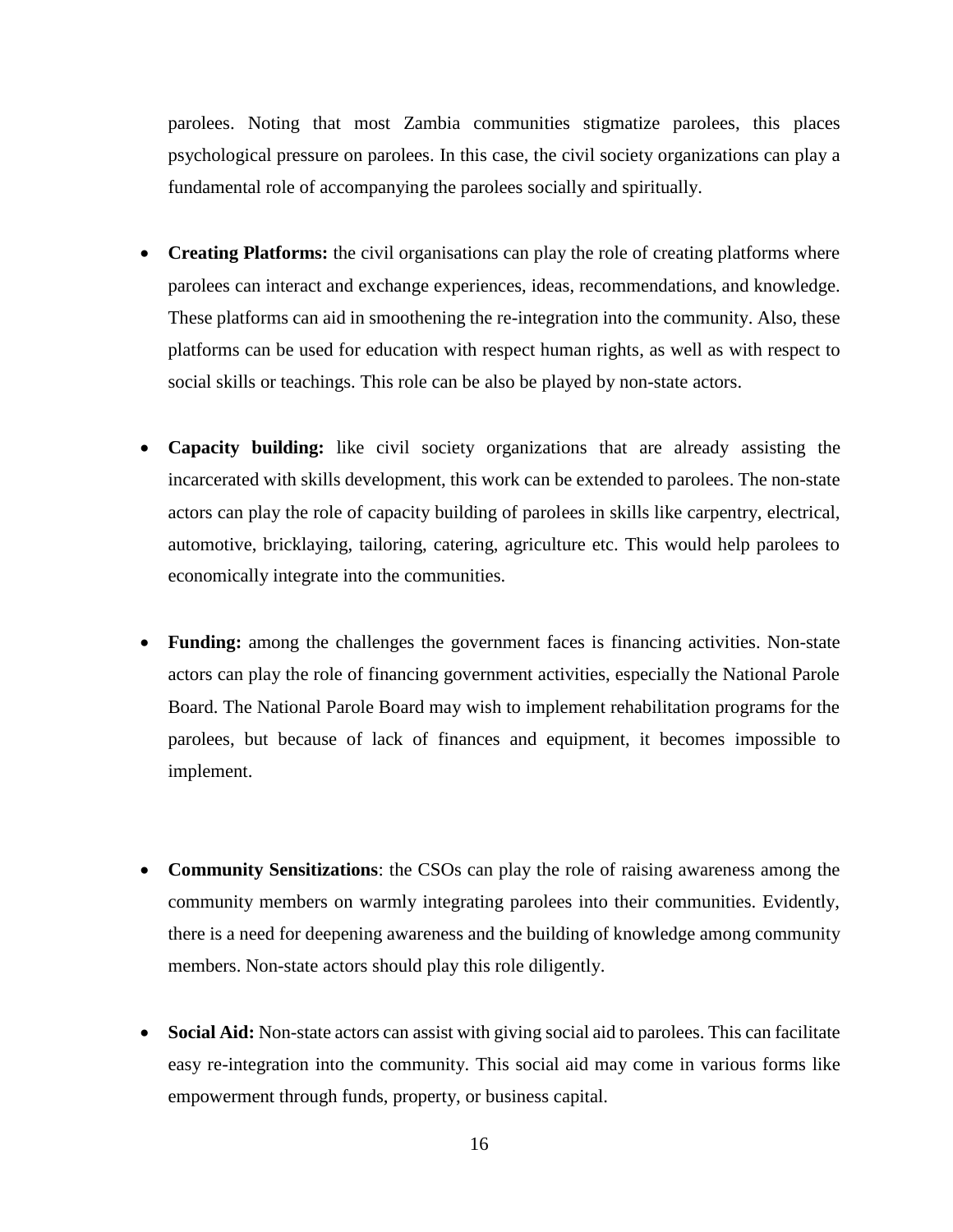- **Advocacy and lobbying:** Non-state actors can advocate for skilled parolees to be employed by either government or private institutions. The parolees may not be put on salary as such, but might be given a stipend as an incentive. This could help in their integration into society, as well as perfecting their trained skills, which the government can benefit from. In a way, it can be considered as community service.
- **Monitoring and evaluation:** civil society can assist with the monitoring and evaluation of the processes and activities associated with the re-integration of the parolees into the communities. Thereafter, the CSOs can provide recommendations and corrective measures to the government on the parole supervision and re-integration into the community, which would enhance the aims of the Correctional Service Act.

Non-state actors and civil society organisations have a role to play in working in solidarity with the State in ensuring that parolees have a smooth re-integration into society.

#### <span id="page-16-0"></span>**7. Challenges to Parole and Correctional Supervision**

### <span id="page-16-1"></span>**7.1 Stress Placed on Parole System and Correctional Supervision due to Overcrowding of Prisons**

At the Symposium held in September 2017 in Lusaka, those present were concerned with the legal and administrative reforms aimed at addressing congestion in correctional facilities. Apart from general presentations on legal and administrative reform, the Symposium gave some feedback after certain visits to Correctional Facilities in Zambia. Between the 31<sup>st</sup> of July and 24<sup>th</sup> of August 2017, the then Hon. Given Lubinda (Minister of Justice) and Hon. Steven Kampyongo (Minister of Home Affairs) visited 13 Correctional Facilities in 3 Provinces of Zambia.

The feedback from these visits highlighted certain challenges facing the Zambia Correctional Service. The first evident challenge was the crisis of prison overpopulation. For a holding capacity of 8, 500 people, the Correctional Service was holding 21 000 people. This meant that in all the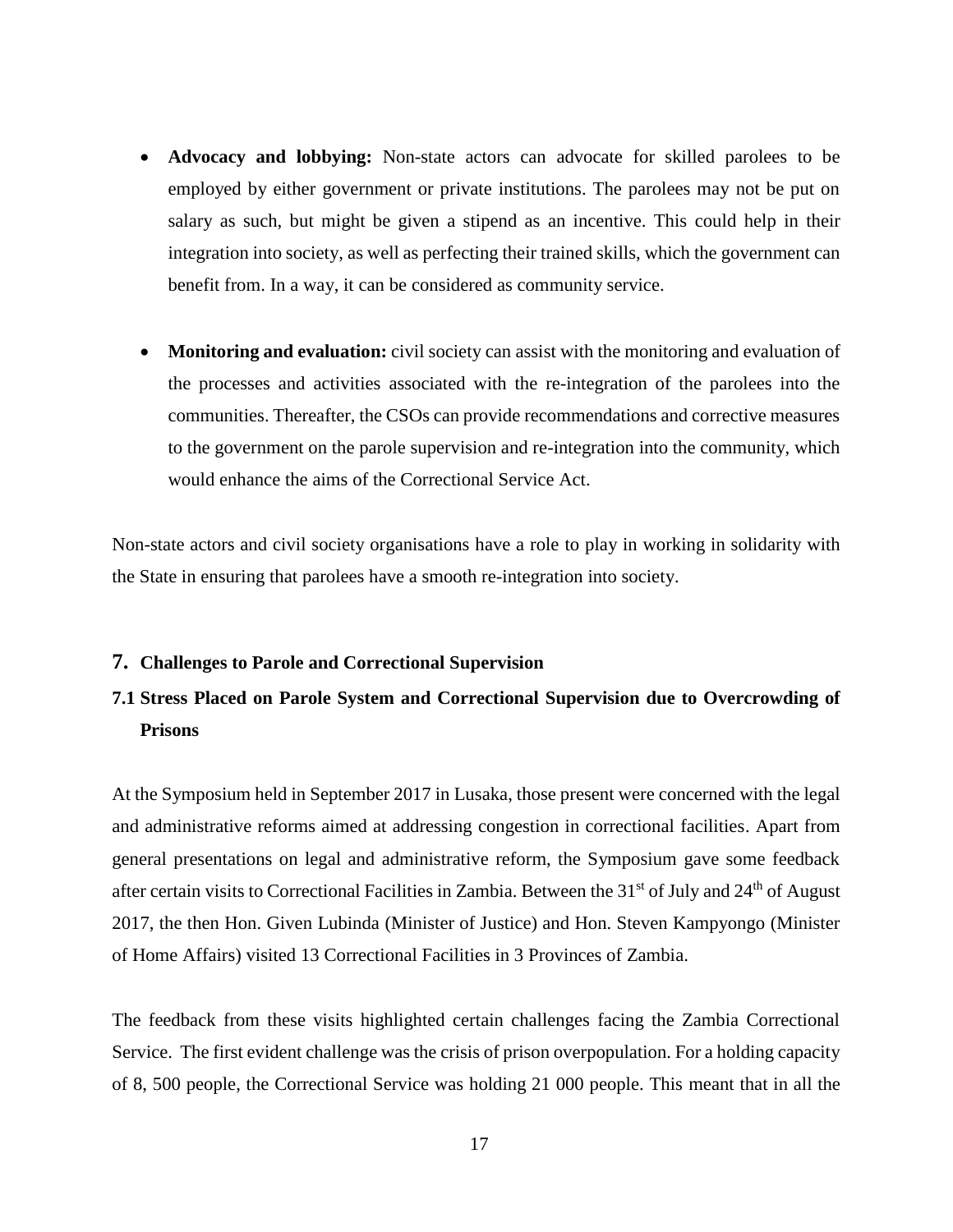facilities visited, inadequate supplies of materials for the adequate housing of inmates was lacking. For instance, bed supplies as well as space for sleeping.<sup>38</sup>

The overpopulation of prisons places stress on the parole system and correctional supervision. The more prisoners the National Parole Board needs to process, the greater the capacity the Board needs to complete its task. If the National Parole Board does not have the capacity to adequately process a greater number of prisoners, then this must result in delays to parole being granted and must impact the number of inmates being granted parole before their sentence in prison is served. In fact, this is exactly what the feedback from the visits found: that there was a low number of inmates being granted parole.<sup>39</sup> While overcrowding may not be the only factor leading to low numbers of inmates being granted parole, it constitutes an important contributing factor to the low numbers.

Furthermore, this seems to describe a downward spiral of cause and effect. If overcrowding of prisons results in stress on the parole system and correctional supervision, and this results in low numbers of inmates being granted parole, then these low numbers result in further overcrowding of the prison system.

### <span id="page-17-0"></span>**7.2 The Absence of a Holistic Approach to Imprisonment, Parole and Correctional Supervision**

Apart from overcrowding, the visits associated with the Symposium also identified problems with infrastructure and programmes directed to rehabilitation. For example, the facilities at certain of the prisons visited were not adequate for maintaining hygiene and health. In addition, the visit reported inadequate support for vocational programmes: the exam fees were not paid for inmates, and tools were not provided to the inmates after release for the professions they were trained in.<sup>40</sup>

<sup>&</sup>lt;sup>38</sup> See Daniel S. Libati, "Findings from the Visits to Correctional Facilities in Zambia," presentation at the Symposium on Legal and Administrative Reforms to address Congestion in Correctional Facilities, Lusaka, Zambia, 13-14 September 2017.

 $39$  Ibid.

 $40$  Ibid.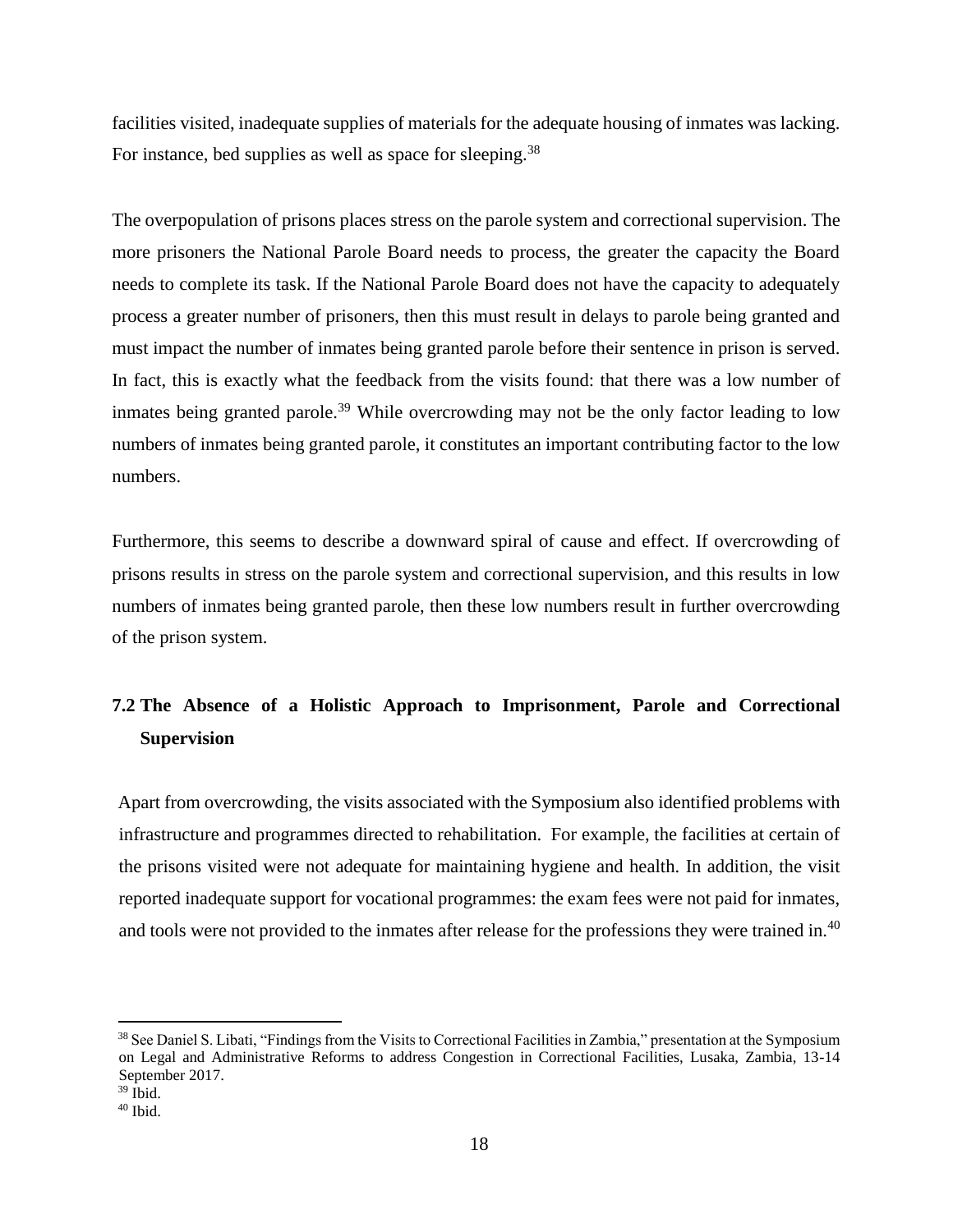This state of affairs in the prisons visited in 2017 is contrary to the founding values of the Constitution, which highlights the importance of human dignity of each person. Human dignity calls for living conditions in prisons that are humane, as well as conditions which contribute to the well-being of the inmates in prison. This well-being also includes the necessity to make available programmes which would enable prisoners to grow, mature and to be rehabilitated and reintegrated back into society.

This focus on imprisonment as contributing towards the rehabilitation and reintegration of prisoners back into society is in line with the changes brought about by the CSA. As seen above, the CSA states that one of the proposed aims of imprisonment is the reintegration of the person into society, which includes the provision of programmes directed to this. Therefore, the CSA states that imprisonment should aim at providing programmes of reintegration while the inmates are still in prison, which is the context behind the need for vocational training during incarceration. As can be seen from the feedback from the visits at the Symposium, these vocational programmes are not being adequately supported at prison, nor is there sufficient support for inmates in their chosen vocations upon release from prison.

From the perspective of imprisonment being aimed at reintegration, which is facilitated by rehabilitative programmes, the parole and correctional supervision programmes should be seen as a *continuation* of this process of rehabilitation and reintegration. This corresponds to what the National Parole Board says about the nature of parole. The National Parole Board's annual report of 2013 argues that parole provides an incentive to inmates for good behaviour while in prison, which reduces the potential for reoffending.<sup>41</sup> This is because, faced with the prospect of early release, the prisoner modifies their behaviour so as to qualify for parole.<sup>42</sup> Therefore, parole supports the rehabilitation and reintegration of the inmates while still in prison.

But the parole period itself should also play a role in the rehabilitation and reintegration of the inmates into the community. When parole is seen as a continuation of the process of rehabilitation and reintegration of the inmate, which has already started in prison, then emphasis is placed on

<sup>41</sup> Nkunika, "*A Critical Analysis,*" 6.

 $42$  Ibid.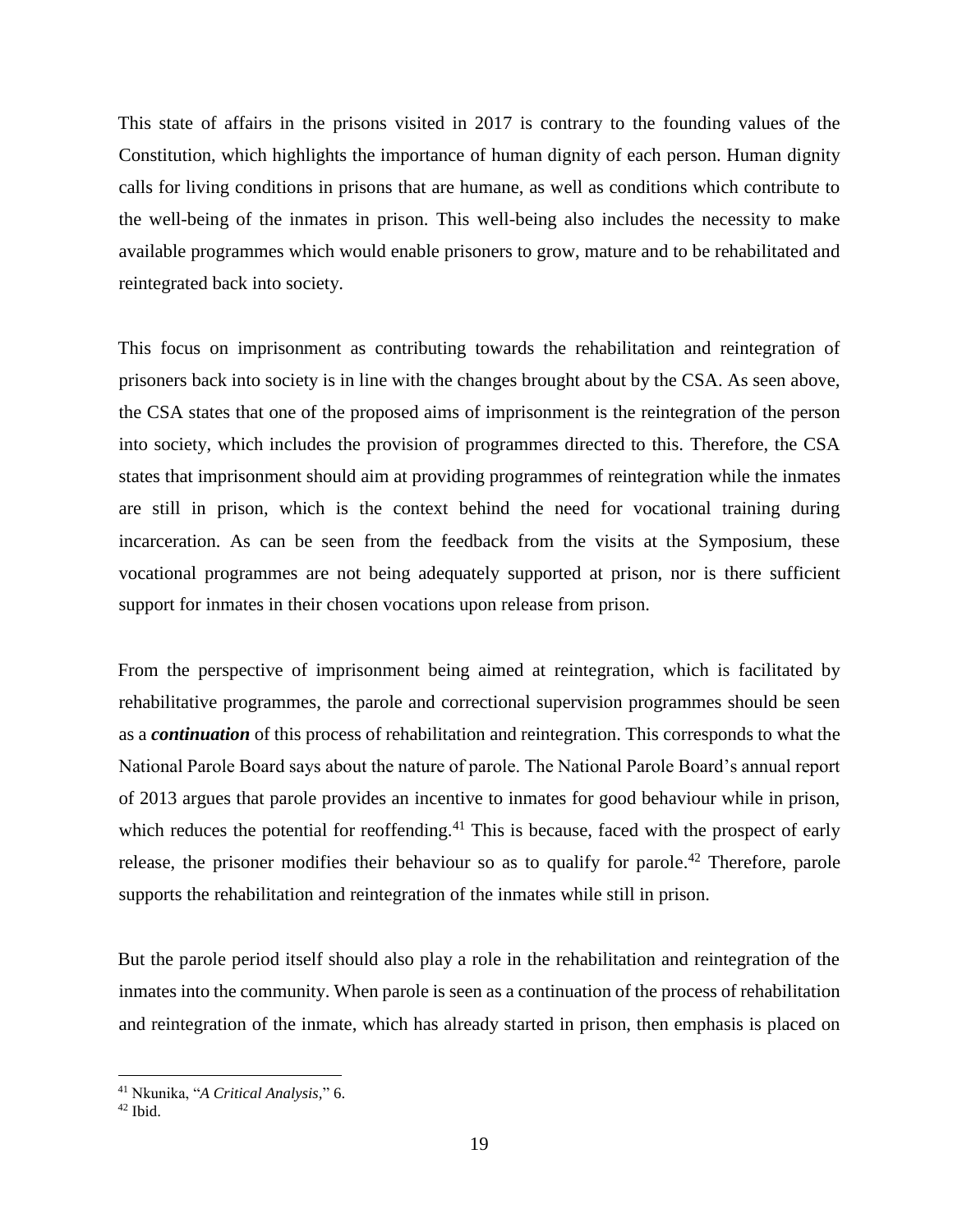the opportunities presented during parole for such rehabilitation and reintegration. The parole period is essentially a period where the prisoner is still considered a prisoner, but is released into the community while remaining under the control of Correctional Services. From this perspective, parole may be seen to be a part of the prison sentence, but represents a period where Correctional Service may continue to help the inmate to rehabilitate and reintegrate into the community.<sup>43</sup> This rehabilitation and reintegration is greatly assisted by parole being granted to the inmate only under certain conditions, the adherence to which can be closely monitored by Correctional Services. If the parolee does not abide by the conditions stipulated, parole can be revoked. These conditions, therefore, can be an important tool for rehabilitation and reintegration.

This represents a holistic approach to imprisonment, parole and correctional supervision. If all three are seen to operate together organically for rehabilitation and reintegration, this may help to enhance the effectiveness of parole and correctional supervision. However, this holistic approach is not evident in practice.

According to the report in 2014 from the Auditor General on the rehabilitation and reintegration of prisoners, the Correctional Service has provided custodial services at the expense of rehabilitation and reintegration programmes. This was evident both in the prison and during the period of parole after release. This can be seen in the following realities which the report from the Auditor General identified:

 Skills training and educational courses were carried out to a limited extent at prisons, if at all. Importantly, even in those cases where skills training was carried out, not all prisoners completed their courses. This was because prisoners were either transferred to other prisons, or granted parole or presidential amnesty.<sup>44</sup> This lack of skills training was confirmed by the 2013 HRC report, issued the year before the Auditor General's report. The Human Rights Commission's report indicated that, out of 90 places of detention visited in 2013, most of the prisons were operating without skills workshops.<sup>45</sup> The same

<sup>43</sup> Ibid., 24.

<sup>44</sup> Auditor General, *Report on the Rehabilitation and Reintegration of Prisoners,* vii and ix.

<sup>45</sup> Zambia Human Rights Commission, *Report of the Prison and Police Cells Inspection: Eastern, Western, Northern and Muchinga Provinces*, 5 and 65.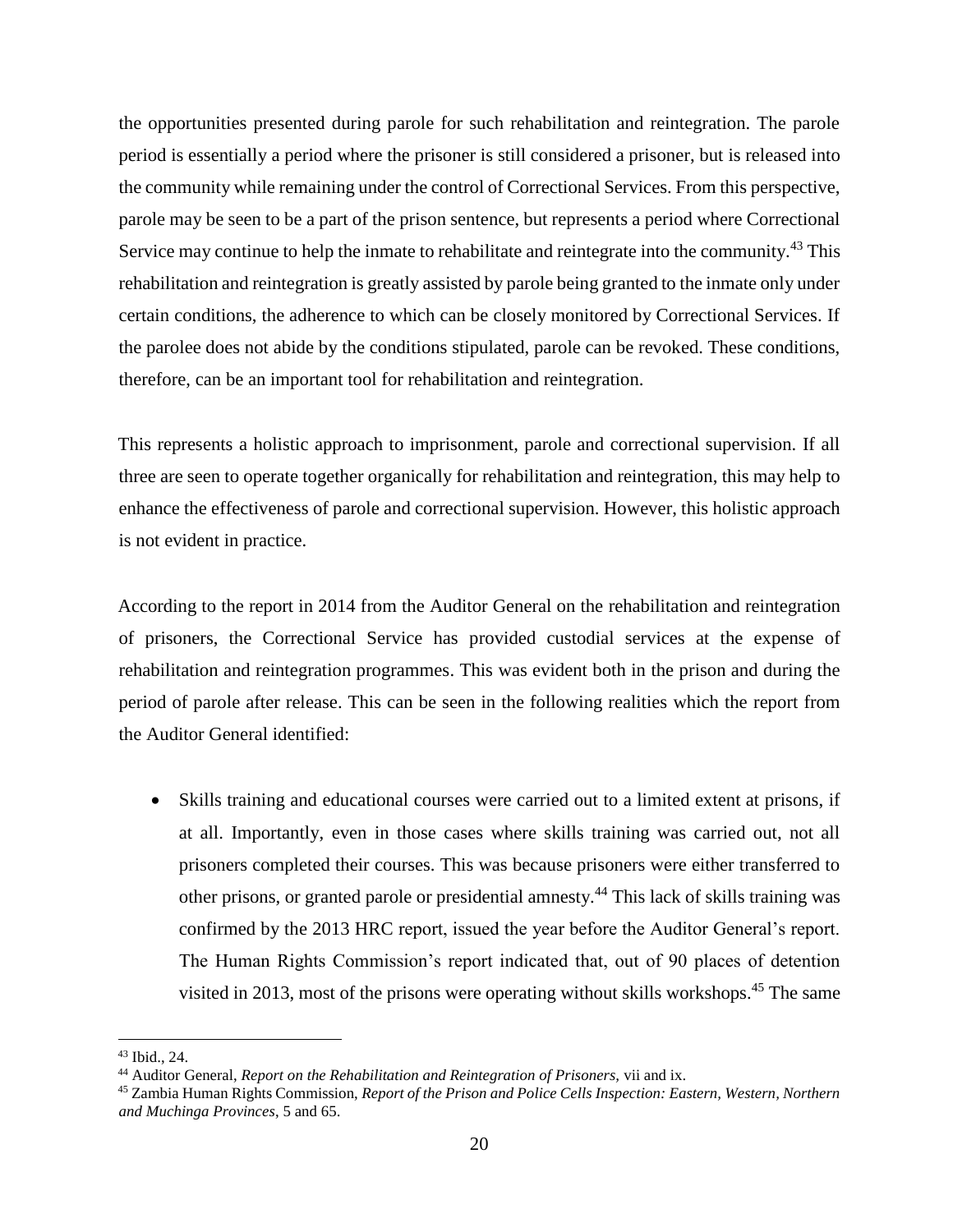trend was identified by the report from the Symposium, released in 2017, which indicated that some facilities visited didn't have any vocational training. With a holistic approach to imprisonment, parole and correctional supervision, prisoners would need to be offered skills and vocational training while in prison – and such skills and vocational training need to be completed or developed while on parole.

 Job placements were not carried out in the majority of prisons visited. This was coupled with the fact that the Correctional Service did not offer financial support to prisoners on release. For example, in the instance where prisoners did receive skills training in the domain of agriculture or carpentry and joining, they did not receive any financial assistance or any tools to help them carry out the work they had been trained in.<sup>46</sup> Added to this is the fact that the family tie-up programmes were not being well managed by the Correctional Service. There were no records of family visits to the prisoners during their prison sentence, while interviews with prisoners indicated a significant group who had not been visited by family while in prison (58 out of 156 prisoners interviewed).<sup>47</sup> It stands to reason that if skills are given to prisoners while in prison, they need to be supported in their work after prison if they are going to be successful at reintegration in the community. Also, maintaining contact with families is important for prisoners when they attempt to reintegrate in the community following their prison sentence. It is uncertain from the Auditor General's Report how the statistics regarding job placements and family ties relates specifically to prisoners on parole, however, the trend generally with prisoners is clear. There seems to be a general trend with ex-prisoners that they are not given support with jobs and family connections. In a holistic approach with imprisonment, parole and correctional supervision, skills and vocational training needs to be coupled with job placement and family ties if rehabilitation and reintegration of prisoners is to be successful.

<sup>46</sup> Auditor General, *Report on the Rehabilitation and Reintegration of Prisoners,* 32.

<sup>47</sup> Ibid., 33.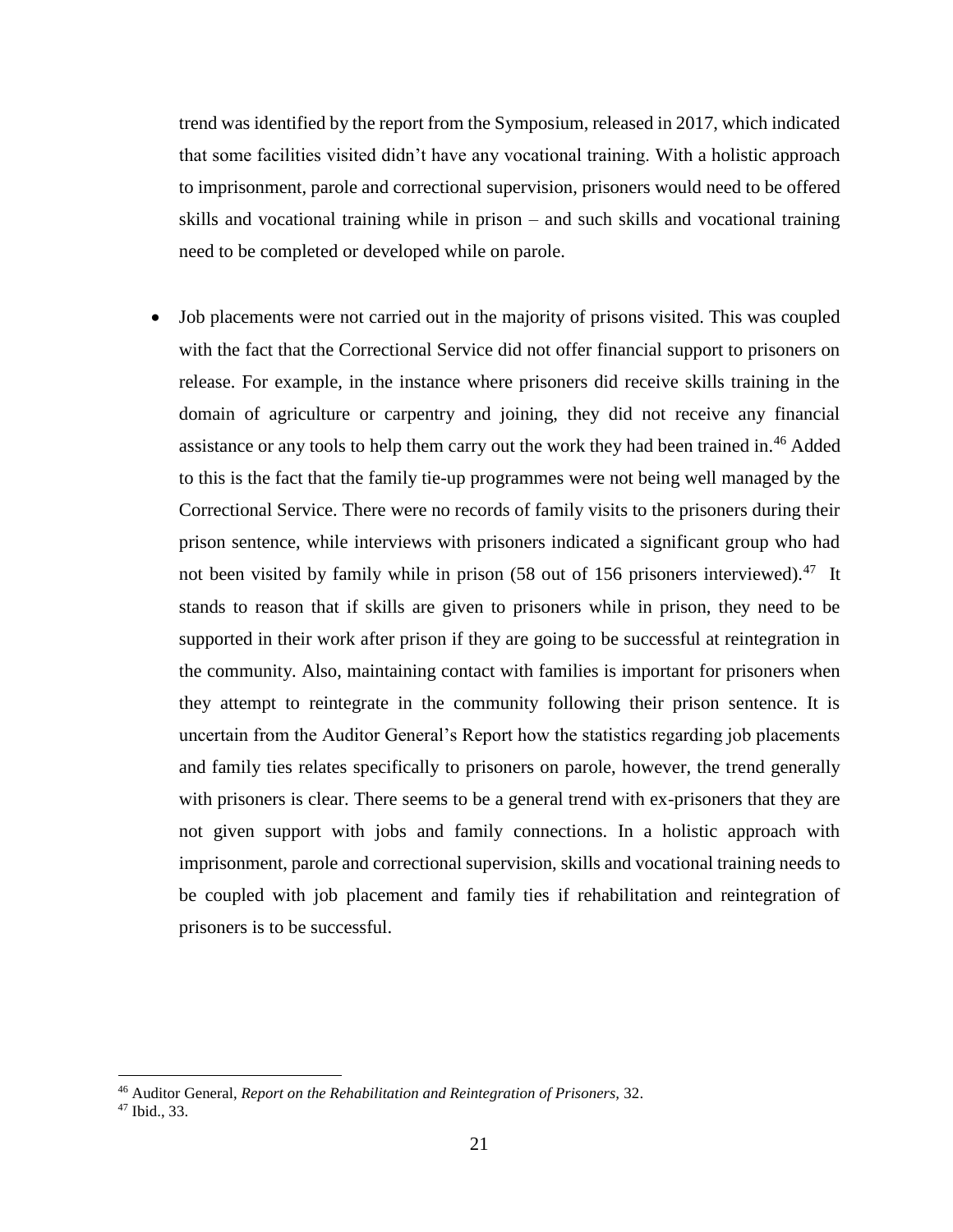- There was no evidence that prisoners released on parole were monitored by the Correctional Service.<sup>48</sup> This indicates a rupture between any rehabilitation and reintegration offered in prison and such programmes offered to parolees once released on parole. With a holistic approach to imprisonment, parole and correctional supervision, monitoring of parolees needs to constitute an important part of the rehabilitation and reintegration process.
- The Strategic Plan of the Correctional Service for the 2003 2007 period showed no strategies to incorporate rehabilitation and reintegration in the formation of inmates, because the Auditor General concluded that the Service "did not place much emphasis on correctional services but focussed on custodial services."<sup>49</sup> Furthermore, the Service operated without a strategic plan for the 2008 – 2012 period. With a holistic approach to imprisonment, parole and correctional supervision, a strategic plan is integral to ensuring that inmates are rehabilitated and reintegrated in the community.

Judging by the realities identified by the Auditor General in his report of 2014, a holistic approach to imprisonment, parole and correctional supervision has not been maintained in practice in prisons in Zambia.

### <span id="page-21-0"></span>**7.3 The Public Perception of Parole**

Even though the CSA stipulates that the purpose of imprisonment includes reintegration and seeks to provide programmes for the rehabilitation of inmates, it also says that it is aimed at protecting against crime and to reduce recidivism.<sup>50</sup> One of the possible reasons why imprisonment is seen to protect against crime is that it represents a punishment imposed by the state on the commission of crime. This punishment is seen to provide a deterrent for other persons who are contemplating criminal violations.

<sup>&</sup>lt;sup>48</sup> Ibid., viii.

 $49$ Ibid

<sup>50</sup> Section 3, Zambia Correctional Services Act 37 of 2021.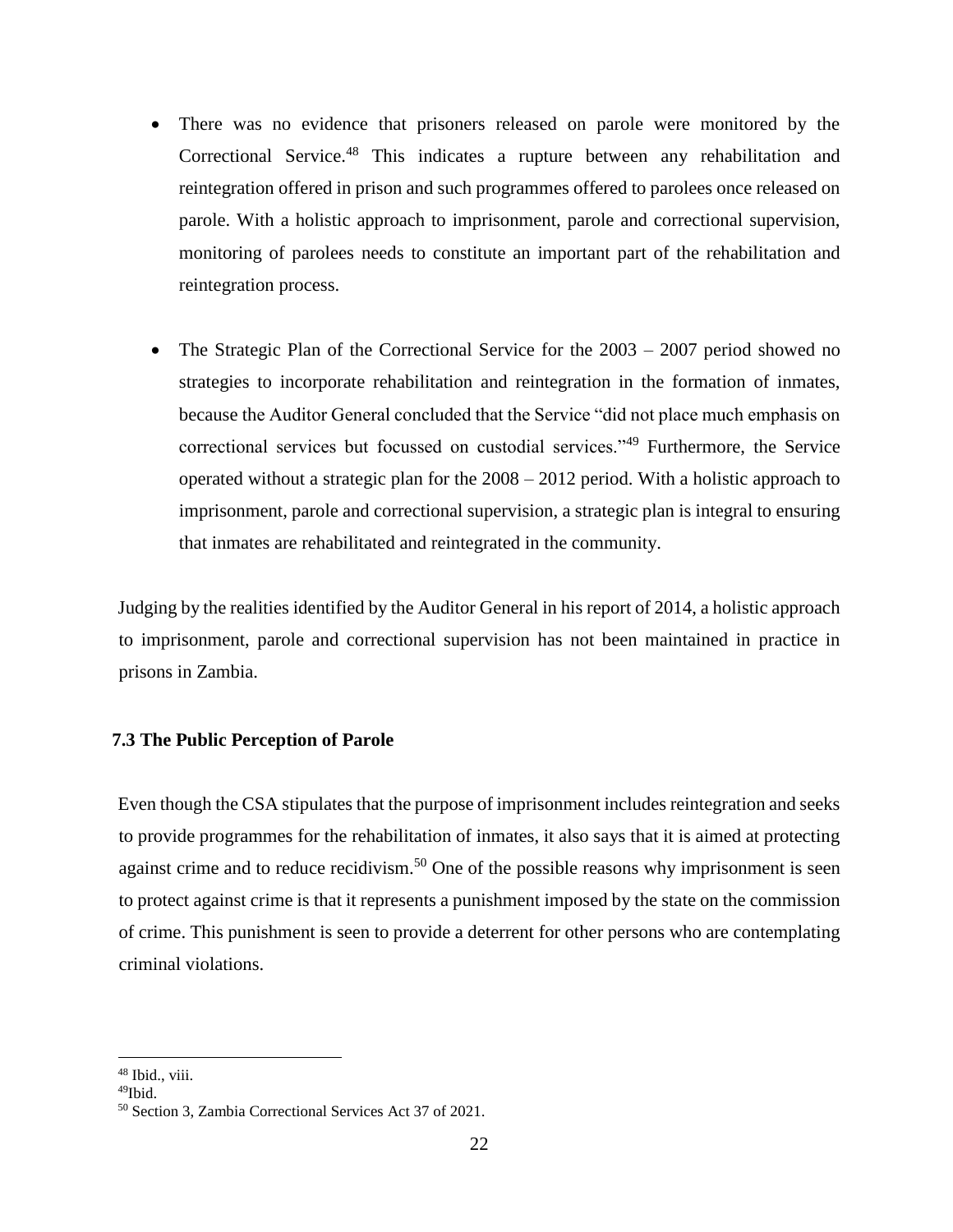The view that imprisonment for criminal behaviour is primarily directed at punishing the detainee for a crime is prevalent in society. This view does not appreciate the rehabilitative value of imprisonment, nor the opportunities available to reintegrate an inmate in the community. The public's perception as to the punitive nature of imprisonment may provide obstacles to effective rehabilitation and reintegration of the inmate in the community during the period of parole. This was evident in the Auditor General's report of 2014, where the report noted that parole programmes had not been well received among certain stakeholders. The stakeholders felt that the prisoners on parole should not have been released before the expiry of their prison sentence. In one specific case of a juvenile offender having been released on parole, one of relatives of the victim of the crime was unhappy that the offender was out of prison. Furthermore, in one case in Chipata prison, a parolee was ejected from the community by the chief.<sup>51</sup>

This public response to parolees during their period of parole has the potential to severely inhibit the efficiency of the rehabilitation and reintegration process during the parole period. If the public continues to feel that imprisonment is primarily about punishment, then early release on parole will continue to be viewed as an example of an inmate not being held accountable for their crime. This viewpoint sees parole as a way that inmates avoid the full period of their punishment, which then invites a negative reaction by the public. This negative reaction is not supportive of the rehabilitation and reintegration process of parole. Furthermore, the lack of support from the community during this period may result in an increased likelihood that the parolee would reoffend.<sup>52</sup>

### <span id="page-22-0"></span>**8. Recommendations for the Enhancement of Parole and Correctional Supervision**

### <span id="page-22-1"></span>**8.1 Responding to The Challenges Identified Concerning the Efficiency of Parole**

### <span id="page-22-2"></span>**8.1.1 The Recidivism Rates**

As observed in the section above regarding the recidivism rates of parolees in Zambia, the following challenges were noted: the inadequate monitoring of parolees in the prison system; lack of skills and vocational training at prisons; the lack of job placements and the insufficient

<sup>51</sup> Auditor General, *Report on the Rehabilitation and Reintegration of Prisoners,* 24, 31 – 32.

<sup>52</sup> Ibid., 32.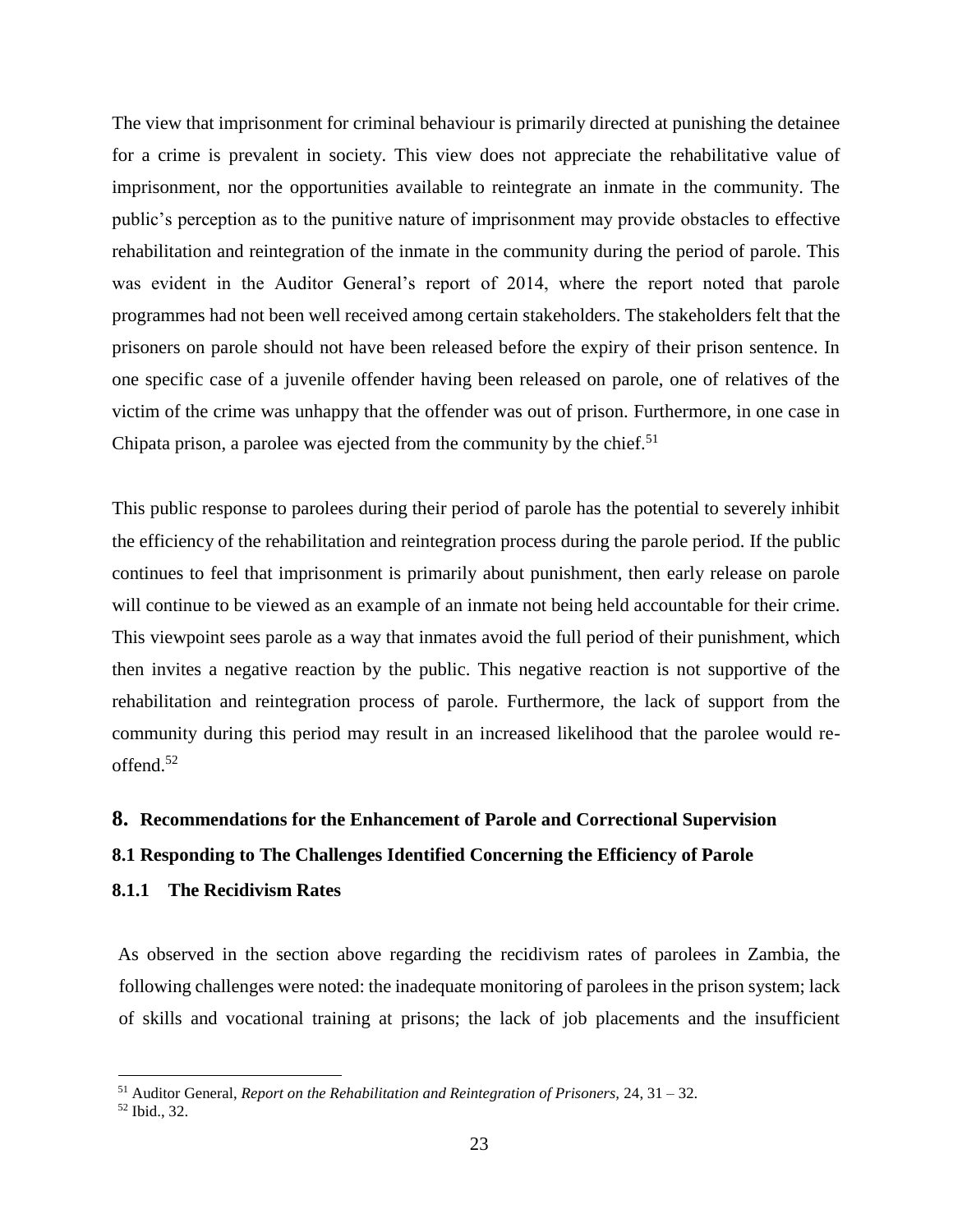assistance with the maintenance of family ties; the reliability of the information regarding recidivism rates among parolees; and the unexplained low recidivism rates among parolees.

The challenges to do with monitoring, skills and vocational training, lack of job placements and post-prison assistance will be comprehensively dealt with below in the section dealing with the holistic approach to parole and correctional supervision. However, the reliability of information regarding recidivism rates and the unexplained nature of the low recidivism rates is concerning. It needs to be ascertained whether an adequate monitoring system of parolees in Zambia is in place. Furthermore, if one is in place and the information concerning parolees is accurate, the low recidivism rates among parolees needs to be explained. If the skills and vocational training together with the post-prison support – is truly inadequate as the Auditor General's report and the Symposium report suggests, then it needs to be ascertained what the responsible factor is regarding the low recidivism rates among the parolees.

### <span id="page-23-0"></span>**8.1.2 The Low Number of Successful Male Applicants for Parole**

The research stipulated above mentions a number of factors responsible for the low number of successful male applicants for parole. These factors include: pressure from victims and victim groups, eligibility for parole, funding, and the non-autonomous nature of the National Parole Board.

The CSA has ready dealt with two of these factors cited in research for the low number of male applicants for the role, namely the eligibility for parole and the non-autonomous nature of the National Parole Board. According to the research, under the Prisons Act, prisoners were only eligible for parole after serving two years or more for their prison sentence, and then only for the last 6 months of that sentence. This meant that only prisoners serving long prison sentences would be eligible for parole, and only for a short period of 6 months. This was seen not to be ideal, since 6 months, in the light of a long prison sentence, is not enticing for prisoners. Therefore, the benefits of parole would not be attractive to prisoners. However, the CSA has stipulated that a prisoner is eligible if they have a prison sentence of more than 12 months, and after serving a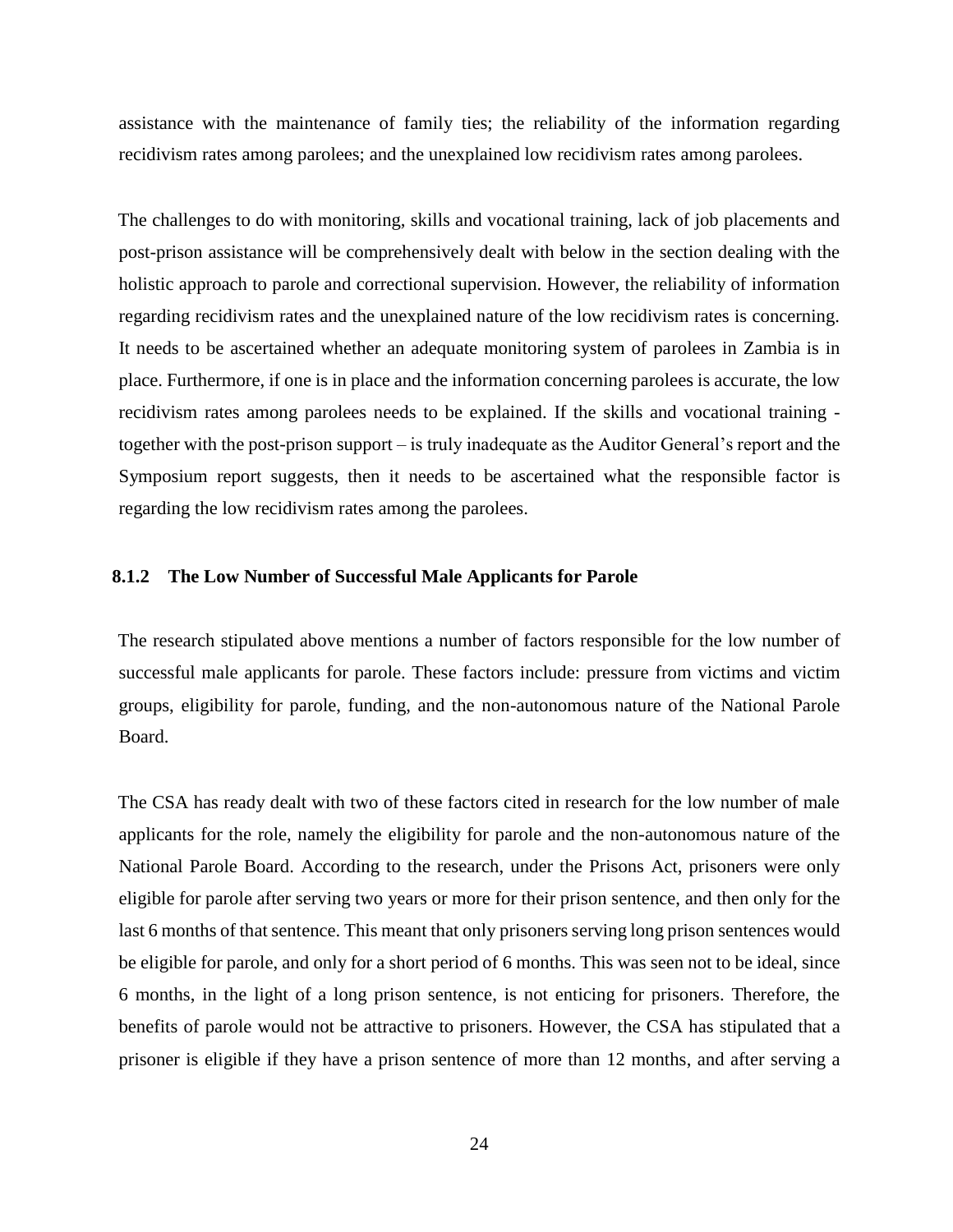minimum sentence to be prescribed by the Minister of Home Affairs.<sup>53</sup> This development is to be welcomed, since it is not only prisoners with long sentences that would be eligible for parole.

In order to make parole more attractive, it is submitted that the minimum sentence needed to be served in order to be eligible for parole, which is yet to be prescribed by the Minister, should take into account the experience of parole from South Africa. At the Symposium, the experience of parole in South Africa was shared. It was noted that the South African system allows a prisoner to be eligible for parole after 50% of their prison sentence has been served. South Africa reports a high compliance rate among parolees (98%), and this parole is at a low cost compared to a custodial sentence. Therefore, if the Minister were to prescribe a minimum sentence served of 50% of the total sentence, in order for a prisoner to be eligible for parole, this could promote the attractiveness of parole for prisoners. It could also reduce the overcrowding in prison, as well as the cost of the prison system.<sup>54</sup>

Concerning how parole is granted to prisoners, it was noted that the non-autonomous nature of the National Parole Board negatively impacts its independence, as well as the efficiency of the parole system. Under the Prisons Act, parole can only be given once the Commissioner has considered the recommendations made by the National Parole Board. But under the CSA, the National Parole Board is allowed to grant parole under its own authority, improving the independence of the National Parole Board from the Correctional Services. Also, the decentralisation of the National Parole Board into provincial and district offices has the potential to increase the efficiency of the parole system. These developments are to be welcomed.

These positive developments concerning the national structure of the Parole Board have implications for another factor identified by research to be integral to the efficiency of the parole system, namely funding. The annual report for 2013 of the National Parole Board, as discussed above, mentioned that the funding for the Parole Board was inadequate for its functions. If the Parole Board is going to be devolved into districts and provinces by the CSA, then even more funding is going to be necessary for the effective operation of the parole system.

<sup>53</sup> Section 81(b), Zambia Correctional Service Act 37 of 2021.

<sup>54</sup> Assistant Commissioner Ngoma-Sinkamba, "The Granting of Parole."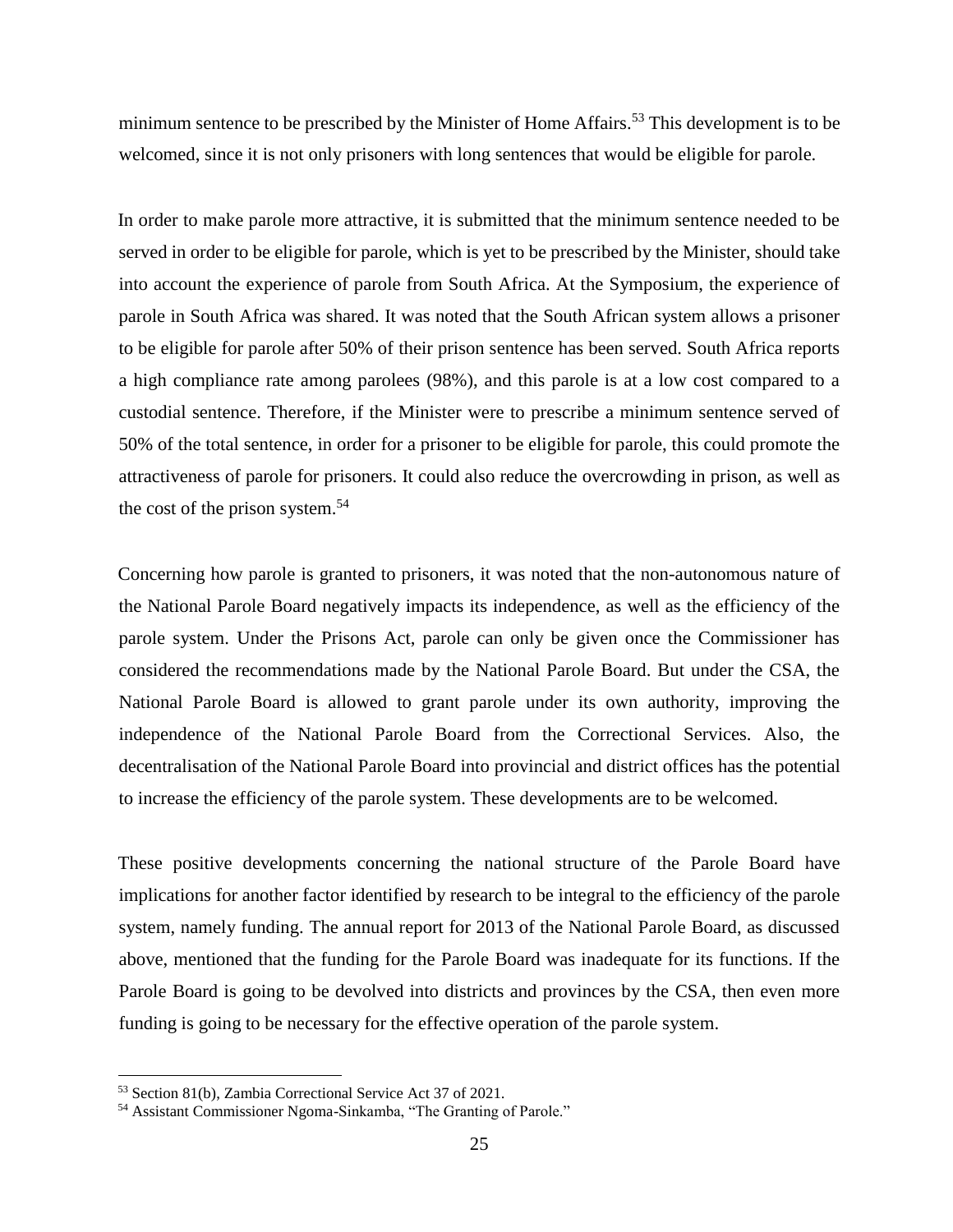Funding is crucial for another reason. The Auditor General's report of 2014 mentions specific challenges of the parole system which it highlighted as resulting in the low number of successful applicants for parole. Most of these challenges had to do with funding. For example, it mentioned the lack of provincial offices for the parole boards, delayed funding, the non-payment of allowances to board members of the National Parole Board, lack of transport to carry out parole hearings outside of Lusaka, and the lack of officers who had been trained for parole. These practical obstacles to the efficiency of the parole system need to be addressed by the allocation of adequate funding for the work of the National Parole Board and its provincial and district offices.

These resources will surely help in the obstacle mentioned above concerning the delay in parole hearings. It stands to reason that if a prisoner is only eligible for parole with 6 months to go before the end of their prison sentence, and it takes more than 6 months to process their request for parole, then the parole system has failed the prisoner. If the National Parole system has enough resources to process parole applications, this delay should be minimised.

The final factor to be discussed according to the research cited above concerns the pressure placed on the National Parole Board by victims and victim groups. This has a lot to do with the negative public perception of parole and the parole system. The way to deal with this is to educate the public better about the parole system, and to encourage the positive participation of the public, and especially the families of the prisoners, in the parole system. This recommendation will be discussed separately below.

### <span id="page-25-0"></span>**8.1.3 The Low Number of Applications for Parole and the Low Number of Successful Female Applications for Parole**

It was noted above that there was a low number of applications for parole in general. This could be impacted by the general factors mentioned in the previous section concerning specifically male applications for parole. But there were specific factors indicated above concerning the low number of successful female applications for parole: namely, the low number of female prisoners in general (10% of the prison population) and the fact that most of the female prisoners were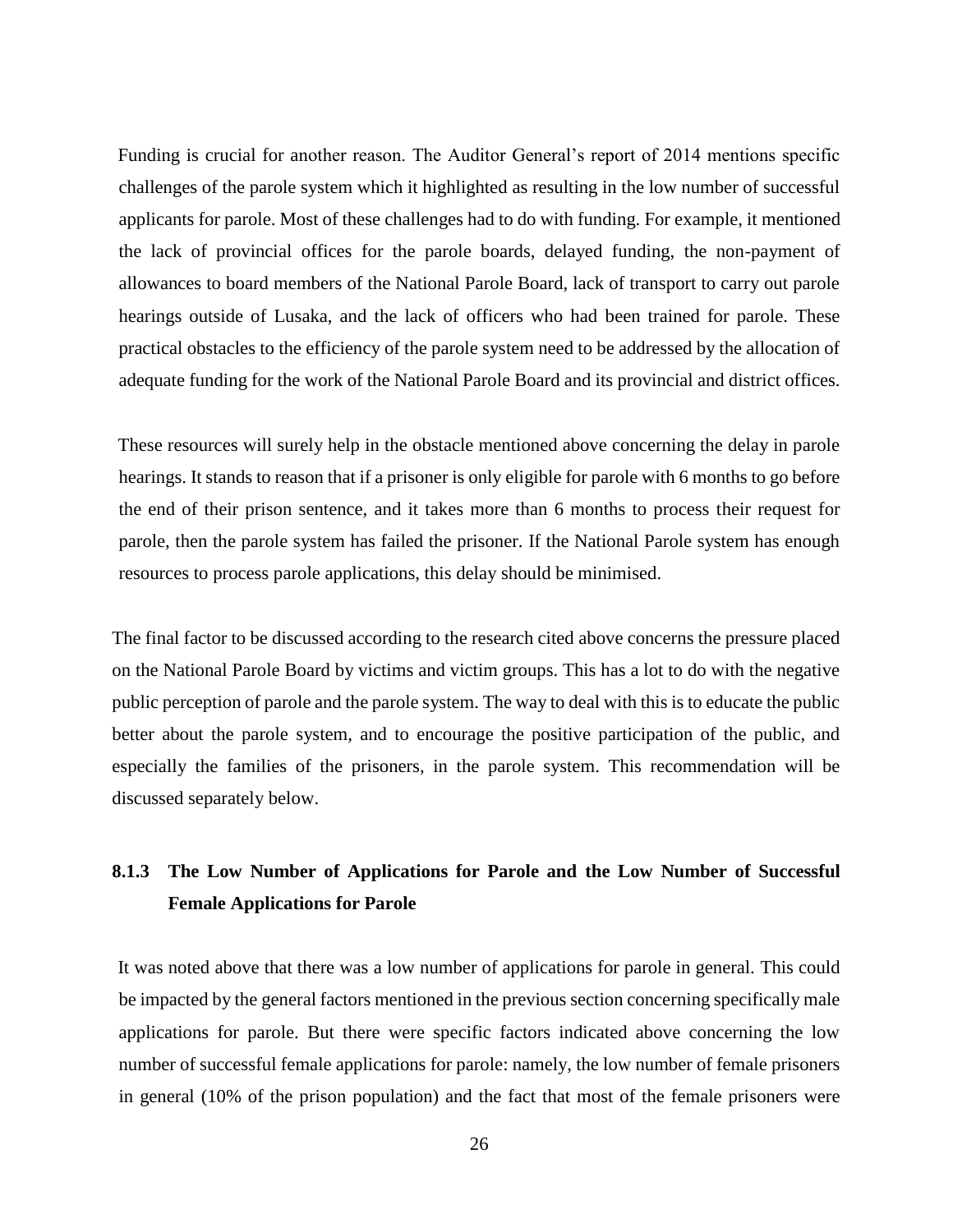serving sentences of less than two years, which is the threshold for eligibility for parole under the Prisons Act. Seeing that the CSA has already responded to the problem of this threshold (opening it up to prisoners serving sentences of 12 months or more and a minimum sentence to be prescribed), there are no specific recommendations to be made here. However, it may be prudent to conduct a study into the needs of female prisoners with regards to rehabilitation and reintegration in general, and with parole in particular, in the future.

### <span id="page-26-0"></span>**8.2 Responding to the Challenge of Overcrowded Prisons**

 $\overline{a}$ 

If the overcrowding of prisons contributes to the stress being placed on the parole system and correctional supervision, then this stress can be alleviated by reducing the number of inmates in prison. According to the recommendations presented at the Symposium on Legal and Administrative Reforms in 2017, the overcrowding of prisons can be avoided in many ways. One of the ways mentioned at the Symposium to alleviate congestion at prison was a review of the Penal Code and the Criminal Procedure Code Act. This was because these pieces of legislation guide the courts in sentencing of prisoners and the Symposium noted a heavy reliance on custodial sentences by the courts. Therefore, the Symposium advocated a review of this legislation in order to enforce non-custodial sentences.<sup>55</sup>

The review of the Penal Code and the Criminal Procedure Code Act to enforce non-custodial sentences would have the beneficial double effect of reducing inmates in prisons, as well as relieving the stress on the parole system. According to the Zambian Law Development Commission, these pieces of legislation have not been reviewed comprehensively since the time of their enactment. The Penal Code has been amended a number of times, including the Penal Code (amendment) Act no. 20 of 2000, the Penal Code (amendment) Act no. 15 of 2005 and the Penal Code (amendment) Act no. 17 of 2007. In addition, the Criminal Procedure Code Act has been amended a number of times, including the Criminal Procedure Code (amendment) Act 5 of 1997, the Criminal Procedure Code (amendment) Act 13 of 2000, and the Criminal Procedure Code

<sup>55</sup> See Daniel S. Libati, "Findings from the Visits to Correctional Facilities in Zambia," and Dr O' Brien Kaaba and Hon. Twaambo Shalwindi-Musonda, "Principles of Sentencing, Confirmation of Sentencing and Orientation of Magistrates and Judges," presentations at the Symposium on Legal and Administrative Reforms to address Congestion in Correctional Facilities, Lusaka, Zambia, 13-14 September 2017.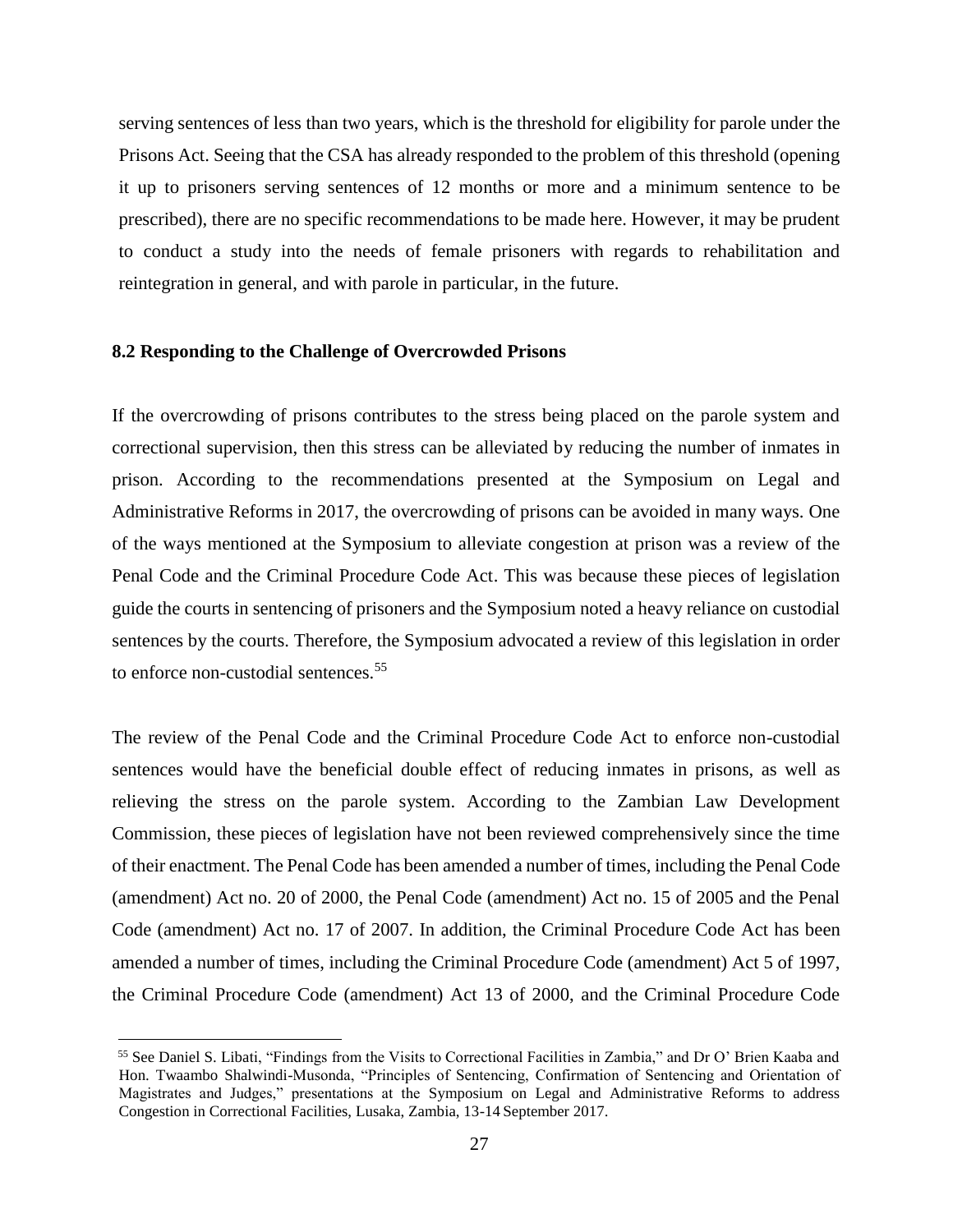(amendment) Act 9 of 2005. All these amendments to this legislation were specific and were not wide-reaching in nature. Therefore, the Zambian Law Development Commission has undertaken to review this legislation and make recommendations for their amendment.<sup>56</sup> If the proposed amendments seek to increase the opportunities for courts to issue non-custodial sentences, this would be advantageous both to the prison system, as well as the parole and correctional services programmes.

More non-custodial sentences would also be in line with the changes introduced by the CSA. According to the CSA, the Correctional Service is guided by certain principles, among which is found the principle that alternatives to custody in a prison are to be considered, including community service.<sup>57</sup>

The presentations at the Symposium also highlighted the following factors influencing overcrowding in prisons: delayed confirmation of sentences at High Court and the listing of appeal cases, the distance to Legal Aid Board offices was too far for people to access them (especially in rural areas), and long remand periods due to delays in case flow within the justice system.<sup>58</sup> These are practical obstacles which could be addressed if overcrowding at prisons is to be eased. If overcrowding at prisons is eased, this could reduce the stress on the parole system.

### <span id="page-27-0"></span>**8.3 Educate the Public about Parole**

 $\overline{a}$ 

It was noted above that a negative public perception concerning parole has the potential to inhibit the efficiency of the parole system. If the public continue to feel that early release from parole is somehow an avoidance of the punishment which has been justly given to the offender, then the necessary support from the community for the offender will be absent. This would negatively impact the rehabilitation and reintegration process for the offender on parole. Furthermore, it was noted above that pressure was placed on the National Parole Board from victims and victim

<sup>56</sup> See the Zambian Law Development Commission's website: [http://www.zambialawdevelopment.org/call-for](http://www.zambialawdevelopment.org/call-for-written-submissions-review-of-the-penal-code-act-chapter-87-of-the-laws-of-zambia-and-the-criminal-procedure-code-actchapter-88-of-the-laws-of-zambia/)[written-submissions-review-of-the-penal-code-act-chapter-87-of-the-laws-of-zambia-and-the-criminal-procedure](http://www.zambialawdevelopment.org/call-for-written-submissions-review-of-the-penal-code-act-chapter-87-of-the-laws-of-zambia-and-the-criminal-procedure-code-actchapter-88-of-the-laws-of-zambia/)[code-actchapter-88-of-the-laws-of-zambia/,](http://www.zambialawdevelopment.org/call-for-written-submissions-review-of-the-penal-code-act-chapter-87-of-the-laws-of-zambia-and-the-criminal-procedure-code-actchapter-88-of-the-laws-of-zambia/) last accessed 18 January 2022.

<sup>&</sup>lt;sup>57</sup> Section 4(c), Zambia Correctional Service Act 37 of 2021.

<sup>58</sup> Daniel S. Libati, "Findings from the Visits to Correctional Facilities in Zambia."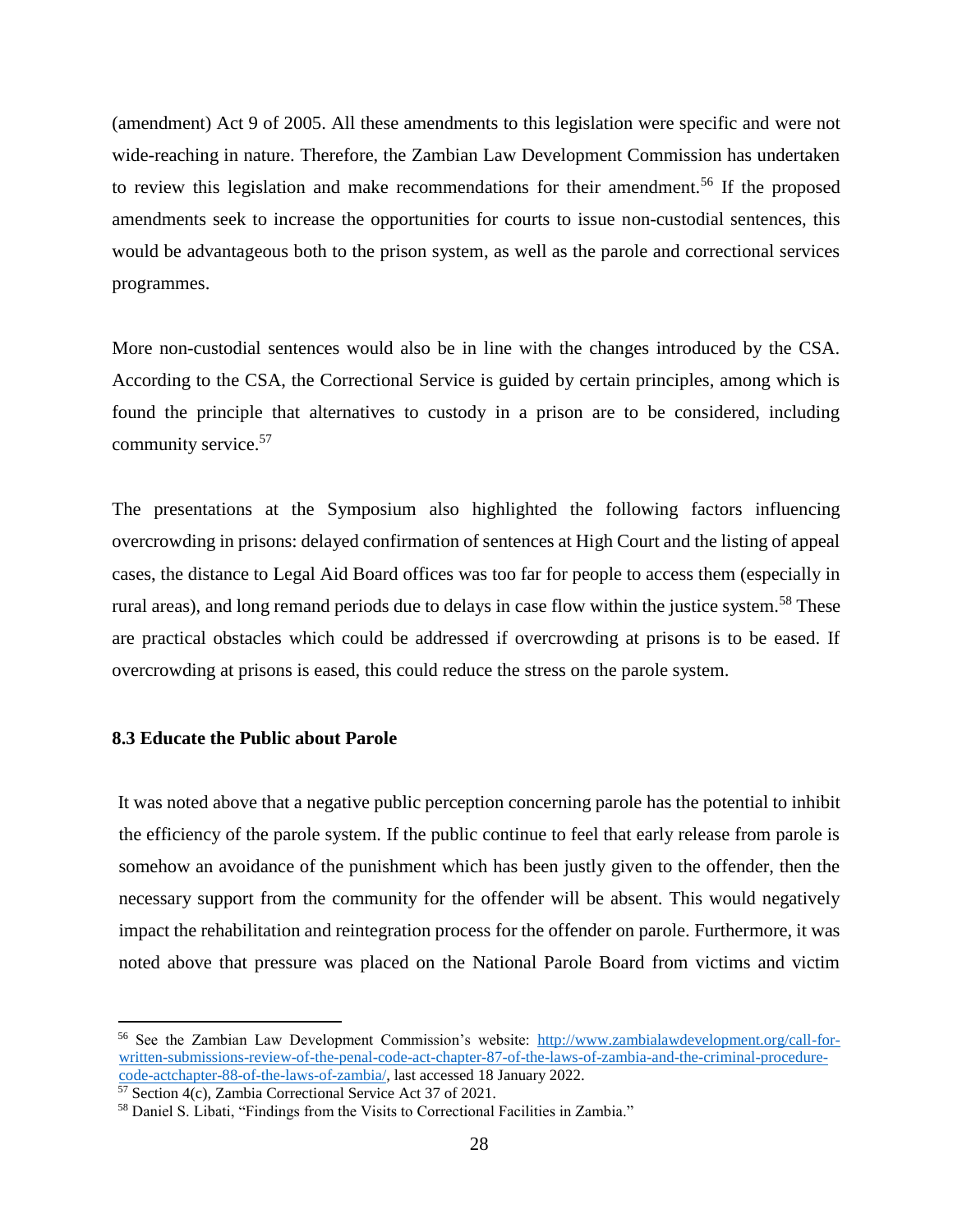groups, since they believed that the prisoners had not served their proper sentence for their crime. Therefore, public perception on parole is providing avoidable obstacles to the efficient functioning of the parole system.

The Correctional Service needs to engage with the public perception that parole entails the avoidance of the punishment associated with a prison sentence. Punishment remains an element of the prison system, but parole is not an avoidance of punishment. While on parole, the parolee remains a prisoner until the expiry date of their prison sentence. During the period of parole, the parolee is not free as they would be after release. They need to abide by the conditions of their parole, and their observance of these conditions are monitored by the Correctional Service. Should the parolee not observe the conditions laid down for the period of parole, parole can be revoked and the parolee would be sent back to prison. Far from being 'let off early' from prison, parole "implies flexible, judgement driven, tailored and targeted punishment."<sup>59</sup> Therefore, the Correctional Service could educate the public concerning the fact that parole constitutes an important part of the prison sentence of the inmate and is not an avoidance of punishment.

Furthermore, the Correctional Service could help the public to understand the important role that parole and correctional supervision play in the rehabilitation and reintegration of the inmate in the community. Since the inmate is given parole subject to conditions and is still under the control and supervision of the Correctional Service, the period of parole represents an opportunity to further the rehabilitation and reintegration of the inmate in the community.

To this end, the Correctional Service could highlight to the public the opportunities for rehabilitation and reintegration during parole. During this period, the parolee could continue or complete studies or vocational training which was begun in prison. This would help the parolee acquire skills which would be beneficial to them as they seek to reintegrate with the community.<sup>60</sup> Furthermore, depending on the nature of the crime in question, restitution could be made by the parolee to the community. If the crime included a financial impact, the parolee could perform

<sup>59</sup> Nkunika, "*A Critical Analysis*," 29.

<sup>60</sup> Ibid., 8.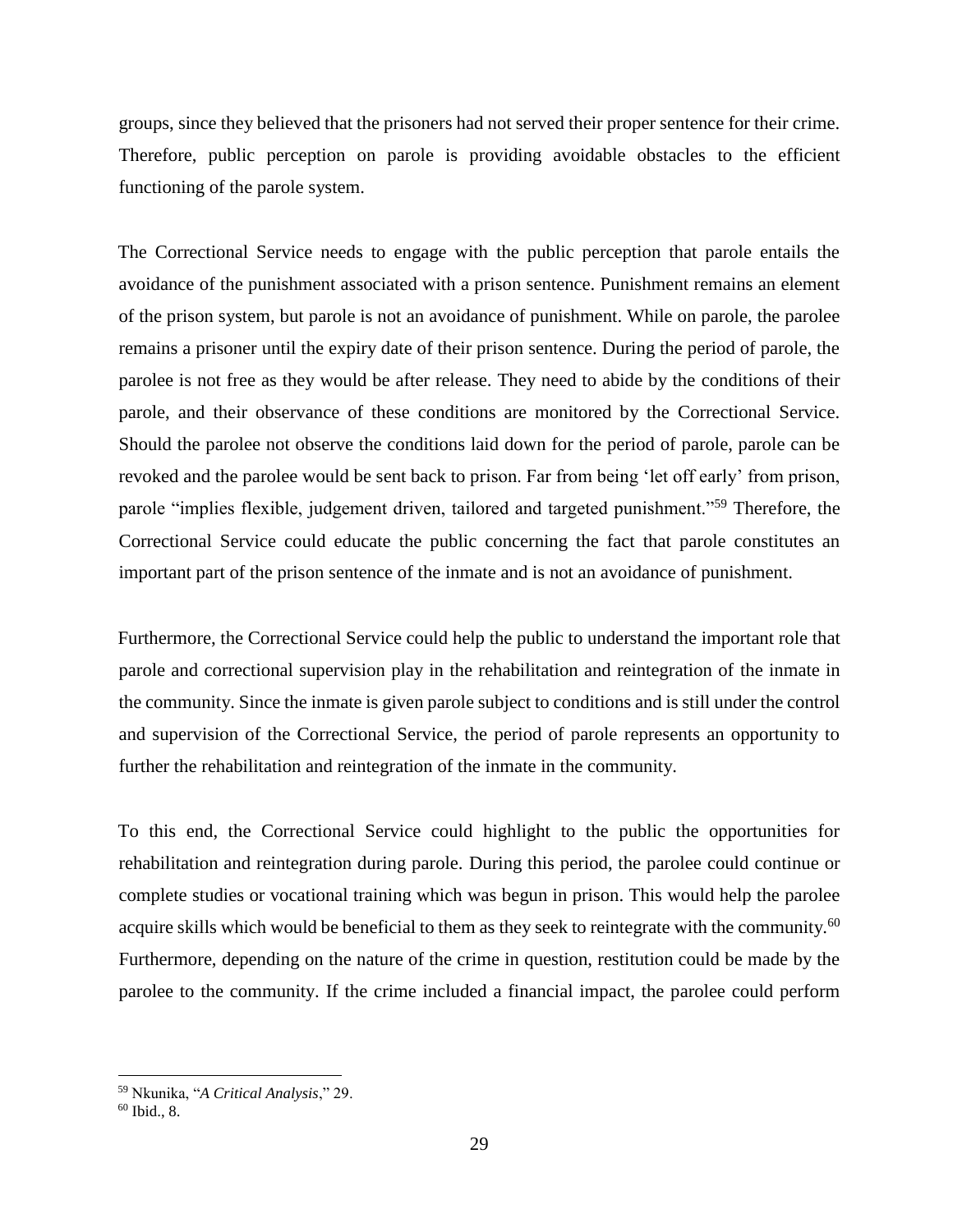some form of work which would enable them to pay back the community to compensate for this impact.<sup>61</sup>

The Correctional Service could further highlight to the public the positive impact of parole on both the parolee and the community. As highlighted the section on efficiency of parole above, the rates of recidivism are generally low among those who have had a chance to learn a skill while in prison. This is because they do not have to return to old ways to survive, having had vocational training. If vocational training during prison is completed in parole, or undertaken during the parole period, this would reduce crime in the community. Furthermore, as discussed above, parole has the positive impact of changing behaviour of the inmate while still in prison. This is because the inmate is encouraged to have good behaviour in prison if they would like to benefit from parole. This makes any rehabilitation programmes undertaken in prison more effective, and reintegration back into the community becomes easier. Therefore, the Correctional Service can educate the public as to the numerous positive benefits that parole can provide to the inmates as well as to the community. This need to sensitise the community on parole, to enhance the community acceptance of parole, was recommended by Mrs. Nyambe from the United Nations Office on Drug and Organised Crime in 2017 at the Symposium.<sup>62</sup>

### <span id="page-29-0"></span>**8.4 Introduce a Holistic approach to Imprisonment, Parole and Correctional Supervision**

As observed in previous sections, a holistic approach to imprisonment, parole and correctional supervision is needed. Parole and correctional supervision should be seen as important parts of the rehabilitation and reintegration process which inmates go through. Considering the challenges highlighted earlier in this submission, the following action points could facilitate the nurturing of a holistic approach.

There needs to be a focus on skills and vocational training, both during the period when the inmate is serving their sentence, as well as during the period of parole. If the skills or vocational training is not completed in prison, the Correctional Service needs to ensure that such training is completed

<sup>61</sup> Ibid., 7.

<sup>62</sup> Assistant Commissioner Ngoma-Sinkamba, "The Granting of Parole."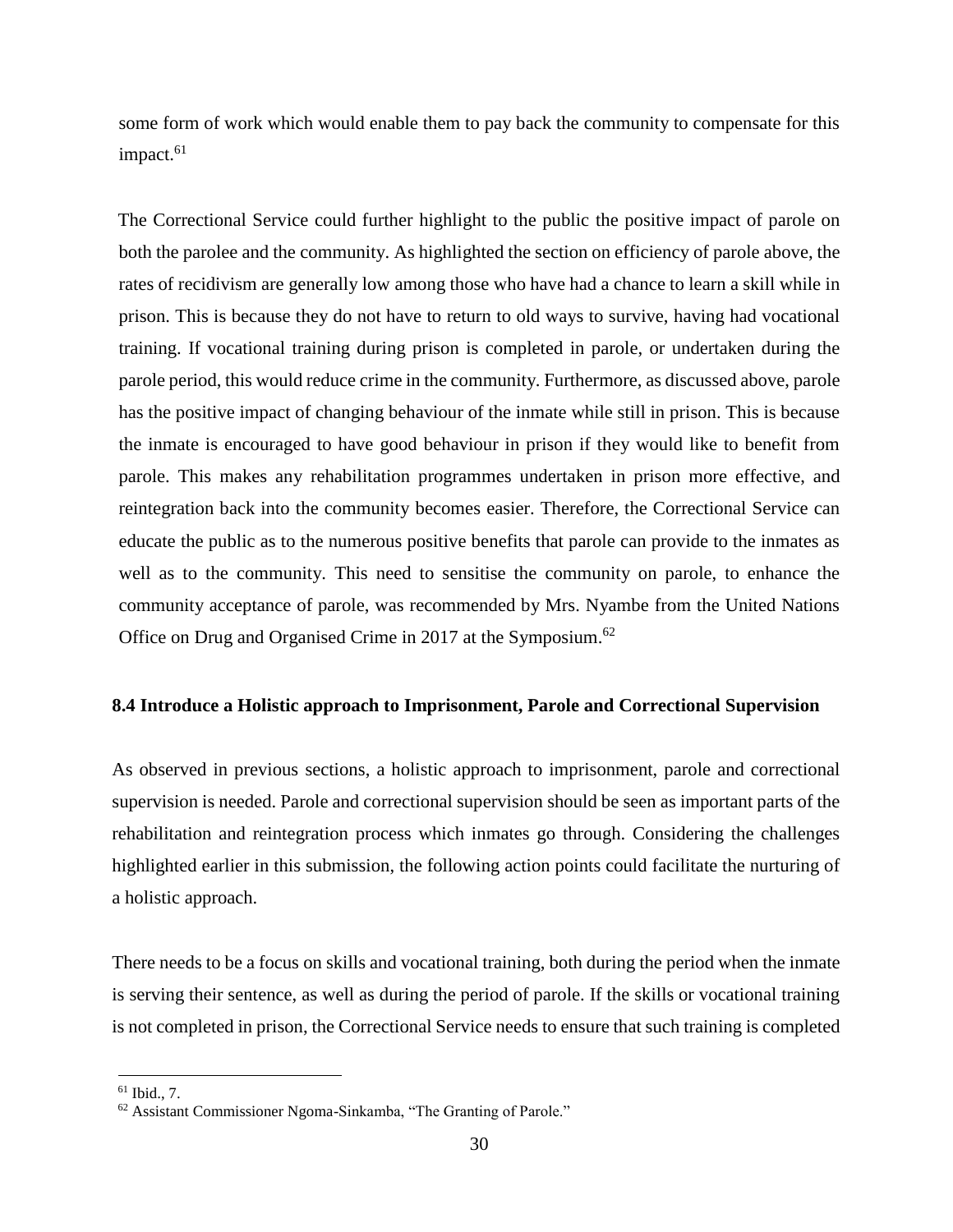during parole. This is in line with the Nelson Mandela Rules which stipulate that to assist in the reintegration of prisoners back into society, all appropriate means should be directed to training and education which would help in such reintegration. Such education and training include: "education, vocational guidance and training, social casework, employment counselling, physical development and strengthening of moral character, in accordance with the individual needs of each prisoner, taking into account of his or her social and criminal history, physical and mental capacities and aptitudes, personal temperament, the length of his or her sentence, and prospects after release."<sup>63</sup>

The Auditor General's report of 2014 indicated that the skills and vocational training was limited at the prisons visited. This was due to a lack of resources (for example, trade instructors, teachers, workshop materials and equipment) as well as to inadequate prison infrastructure for vocational training. Furthermore, the report indicates that skills training was not completed while in prison due to specific failures to pay for exam fees, transfers other prisons, and absence from prison due to presidential amnesty and parole.<sup>64</sup> The Symposium, which conducted visits to prisons three years later in 2017, also indicated that skills training was not being done due to the lack of payment for exam fees.<sup>65</sup> With regards vocational training during parole, the Auditor General identified that such programmes were limited or non-existent, especially considering job placement programmes. The reasons for this were indicated as lack of transport and personnel.<sup>66</sup> The Symposium in 2017 also identified vocational training limitations after release from prison, with the inmates not being given tools for professions they were trained for in prison.<sup>67</sup> If there is going to be a holistic approach to imprisonment, parole and correctional supervision, these practical obstacles to skills and vocational training – both in prison and after release on parole – need to be addressed.

Where possible, the skills and vocational training offered in prison need to be harmonised with the national education system, so that such skills would be recognised by future places of employment

<sup>63</sup> United Nations, *Nelson Mandela Rules*, rule 92.

<sup>64</sup> Auditor General, *Report on the Rehabilitation and Reintegration of Prisoners,* 35.

<sup>65</sup> Daniel S. Libati, "Findings from the Visits to Correctional Facilities in Zambia."

<sup>66</sup> Auditor General, *Report on the Rehabilitation and Reintegration of Prisoners,* 36.

<sup>67</sup> Daniel S. Libati, "Findings from the Visits to Correctional Facilities in Zambia."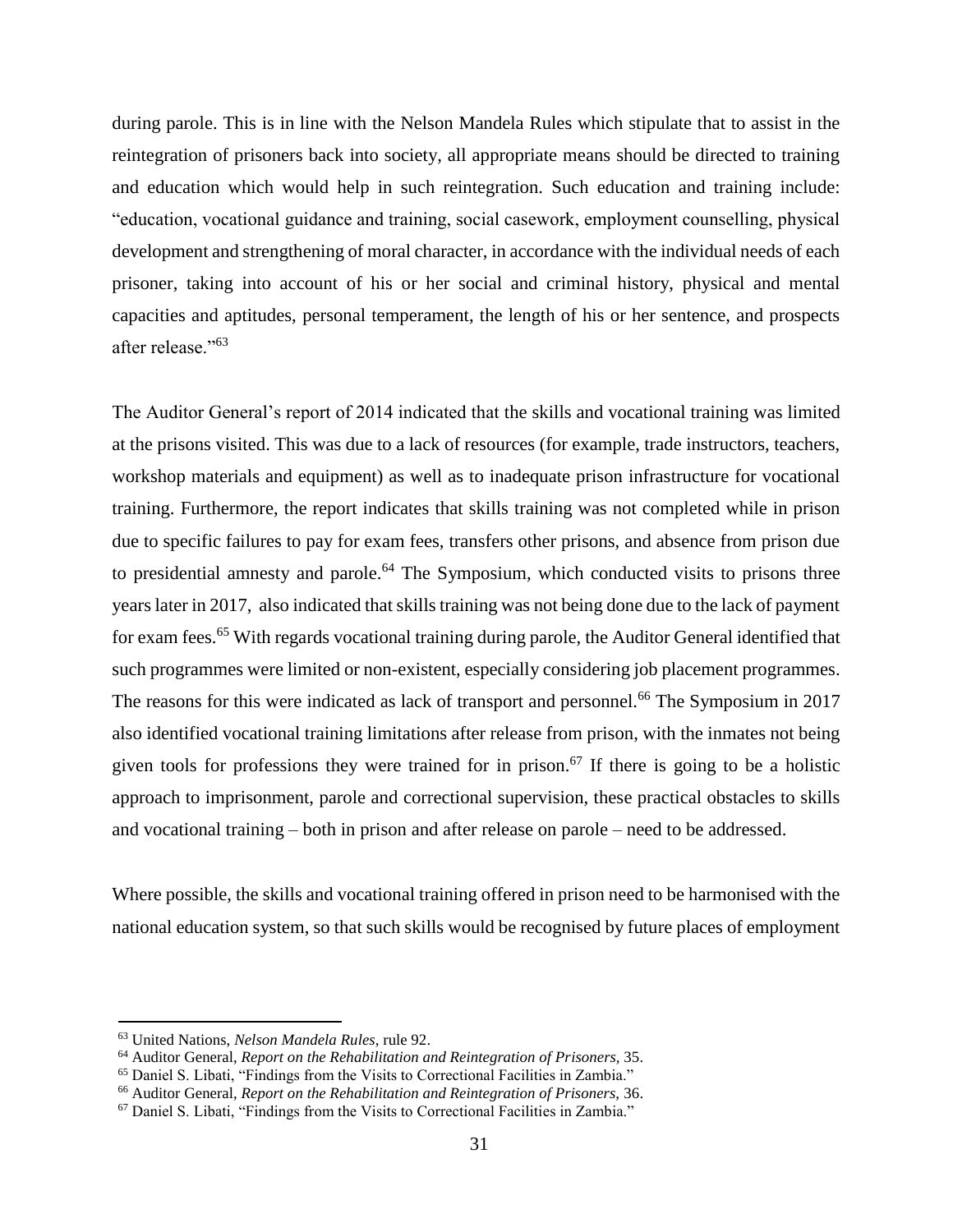upon release.<sup>68</sup> This would further enhance the holistic nature of imprisonment, parole and correctional supervision.

Additionally, apart from inadequate skills and vocational training, the Auditor General's report of 2014 also noted inadequate job placement and family tie programmes, as well as a lack of financial or other assistance with employment upon release from prison. Regarding the family tie programmes, one of the challenges highlighted in the Auditor General's report was a lack of monitoring of family visits to prisoners. Furthermore, concerning assistance in employment upon release, it was noted in the report that if prisoners had been trained in a specific skill like farming, seeds and fertiliser was not issued to the prisoners to help them exercise their skills.<sup>69</sup> Monitoring of family visits to prison, as well as post-prison assistance with employment, needs to be in place if a holistic approach to imprisonment, parole and correctional supervision is to be maintained. Furthermore, the Nelson Mandela Rules specifically mentions that prisoners should be helped to maintain contact with family members.<sup>70</sup>

Furthermore, it was discussed above that there was no evidence to suggest that inmates on parole were monitored by the Correctional Service. The Auditor General's Report of 2014 suggested that this was due to the absence of parole monitoring reports in a majority of prisons visited, which may be due to a lack of training in the administration of parole.<sup>71</sup> As indicated in the first set of recommendations above, it needs to be established whether a monitoring system exists for parolees in Zambia and how efficient it is. If inadequate monitoring of parolees still exists in the parole system, this needs to be addressed. This is because without adequate monitoring during parole, the rehabilitation and reintegration of parolees cannot be assessed and directed during the process. This is especially the case, since the National Parole Board bears the responsibility of recommending to the Commissioner of Prisons that they revoke the parole if conditions are not abided by.<sup>72</sup> Thus, inadequate monitoring would inhibit a holistic approach to imprisonment, parole and correctional supervision. It would also be contrary to the parole rules of 2008.

<sup>68</sup> United Nations, *Nelson Mandela Rules*, rule 104.

<sup>69</sup> Auditor General, *Report on the Rehabilitation and Reintegration of Prisoners,* 32.

<sup>70</sup> See United Nations, *Nelson Mandela Rules*, rule 106.

<sup>71</sup> Auditor General, *Report on the Rehabilitation and Reintegration of Prisoners,* 24 and 37 – 38.

<sup>72</sup> Nkunika, "*A Critical Analysis*," 19.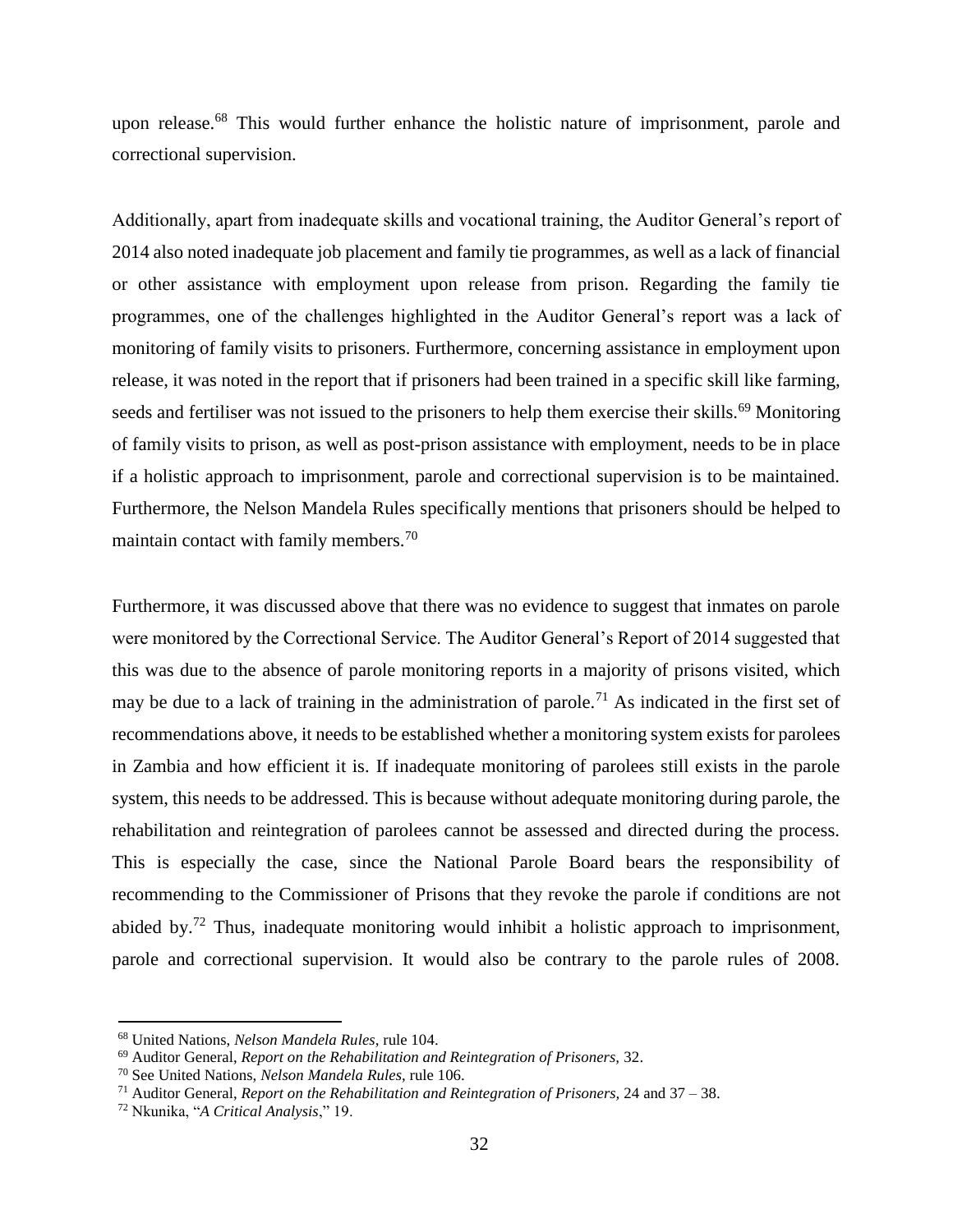According to these rules, one of the conditions of being released on parole is that the parolee is to be placed under the supervision of an extension officer appointed in accordance with the parole order.<sup>73</sup> Without adequate monitoring, the parolee could not be supervised to sufficient standards.

Finally, the Correctional Service needs to have in place a Strategic Plan for rehabilitation for inmates and their reintegration in the community. In this plan, sufficient attention needs to be directed to the coordination of an inmate's rehabilitation in the prison and during the parole period. This would provide a holistic vision for such rehabilitation which would treat the parole period as part of the sentence of the prisoner – as well as being an integral part of the reintegration of the prisoner back into their community.

 $73$  Section 10(1)(a), the Parole Rules, 2008.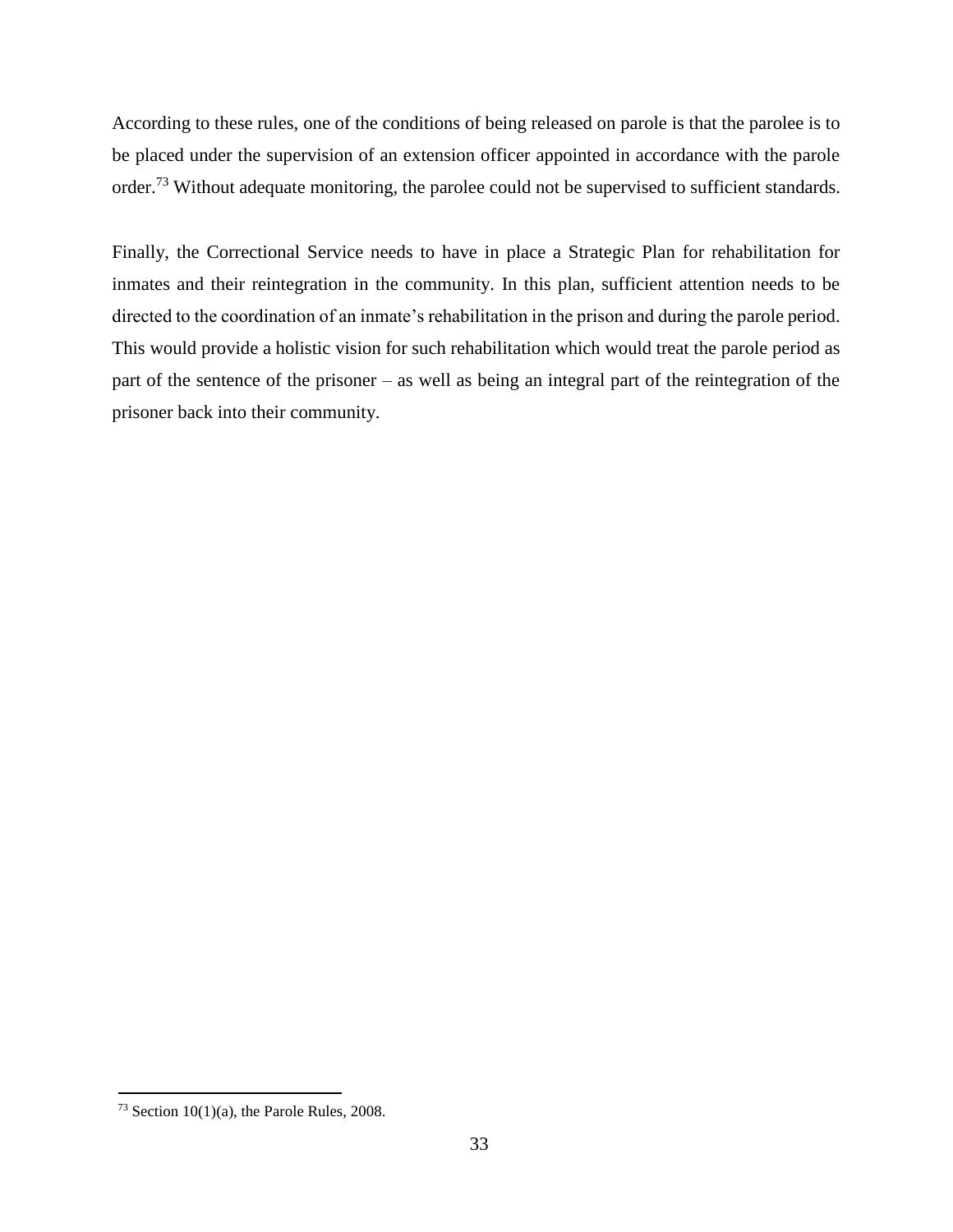### <span id="page-33-0"></span>**9. References**

Auditor General. *Report on the Rehabilitation and Reintegration of Prisoners.* July 2014.

- Chato, Commissioner General Percy K. "The New Mandate of the Zambia Correctional Service." Presentation at the Symposium on Legal and Administrative Reforms to address Congestion in Correctional Facilities, Lusaka, Zambia, 13-14 September 2017.
- Constitution of Zambia, as amended by the Constitution of Zambia (Amendment) Act no. 2 of 2016.
- Kaaba, Dr O Brien and Hon. Twaambo Shalwindi-Musonda. "Principles of Sentencing, Confirmation of Sentencing and Orientation of Magistrates and Judges." Presentation at the Symposium on Legal and Administrative Reforms to address Congestion in Correctional Facilities, Lusaka, Zambia, 13-14 September 2017.
- Libati, Daniel S. "Findings from the Visits to Correctional Facilities in Zambia." Presentation at the Symposium on Legal and Administrative Reforms to address Congestion in Correctional Facilities, Lusaka, Zambia, 13-14 September 2017.
- Ngoma-Sinkamba, Assistant Commissioner. "The Granting of Parole as a Means to Reduce Overcrowding in Zambian Correctional Facilities?!." Presentation at the Symposium on Legal and Administrative Reforms to address Congestion in Correctional Facilities, Lusaka, Zambia, 13-14 September 2017.
- Nkunika, Tifwepo. "*A Critical Analysis of Parole in the Criminal Justice System of Zambia*.*"* LLB dissertation, University of Zambia, 2015.
- Parole Rules, 2008. Subsidiary Legislation to the Prisons Act.
- Pope Francis. Comments at a General Audience relating to Prisoners. [https://cruxnow.com/vatican/2022/01/pope-on-prisons-no-inmate-should-ever-be-deprived](https://cruxnow.com/vatican/2022/01/pope-on-prisons-no-inmate-should-ever-be-deprived-of-hope)[of-hope,](https://cruxnow.com/vatican/2022/01/pope-on-prisons-no-inmate-should-ever-be-deprived-of-hope) last accessed 24 January 2022.

Prisons Act, chapter 97 of the Laws of Zambia.

- United Nations Office on Drugs and Crime. *The United Nations Standard Minimum Rules for the Treatment of Prisoners (The Nelson Mandela Rules)*. General Assembly Resolution 70/175. Adopted 17 December 2015.
- Zambia Correctional Services Act 37 of 2021.
- Zambia Law Development Commission. *Report on the implementation of community sentencing in Zambia,* 2012.